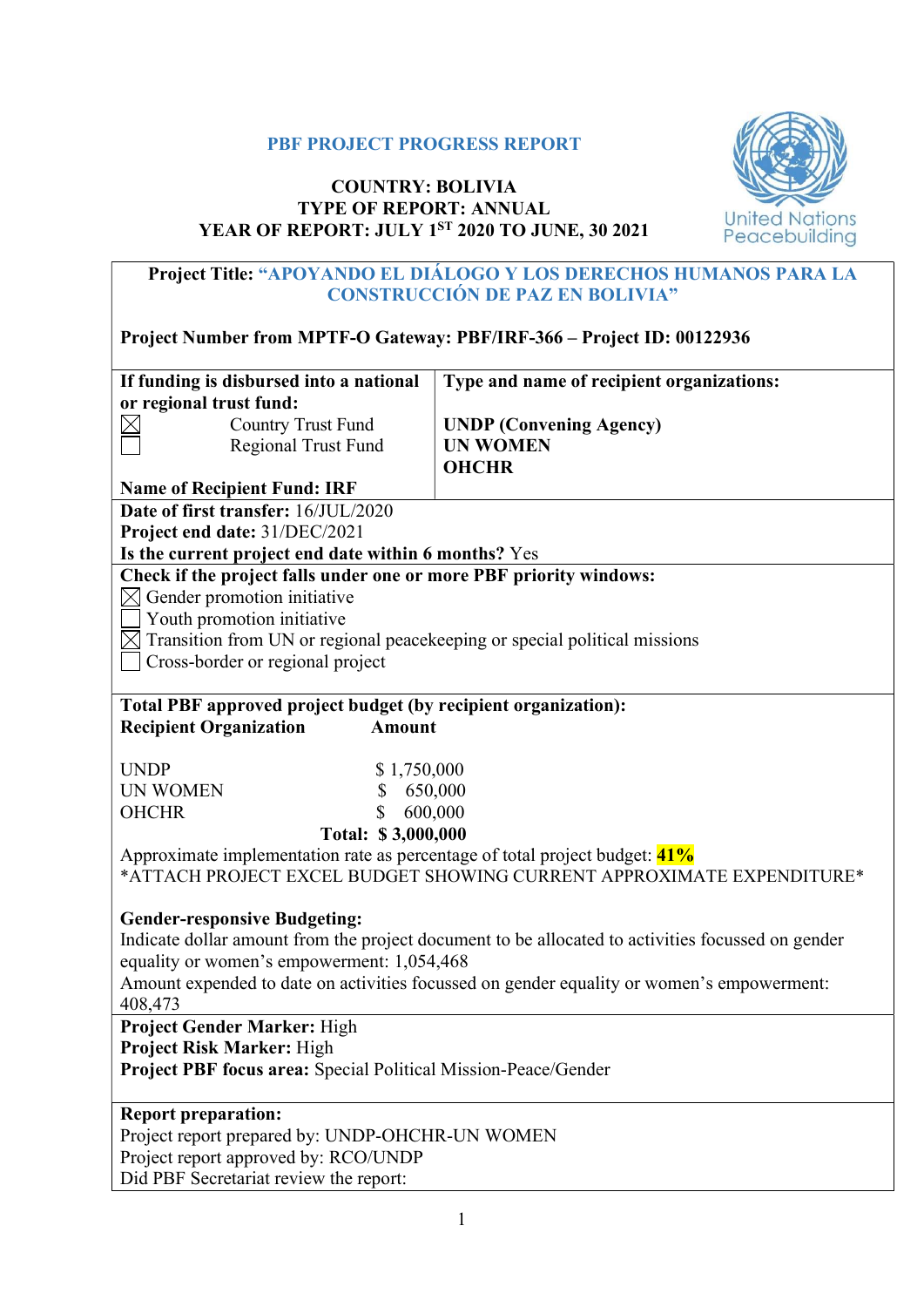## NOTES FOR COMPLETING THE REPORT:

- Avoid acronyms and UN jargon, use general /common language.
- Report on what has been achieved in the reporting period, not what the project aims to do.
- Be as concrete as possible. Avoid theoretical, vague or conceptual discourse.
- Ensure the analysis and project progress assessment is gender and age sensitive.
- Please include any COVID-19 related considerations, adjustments and results and respond to section IV.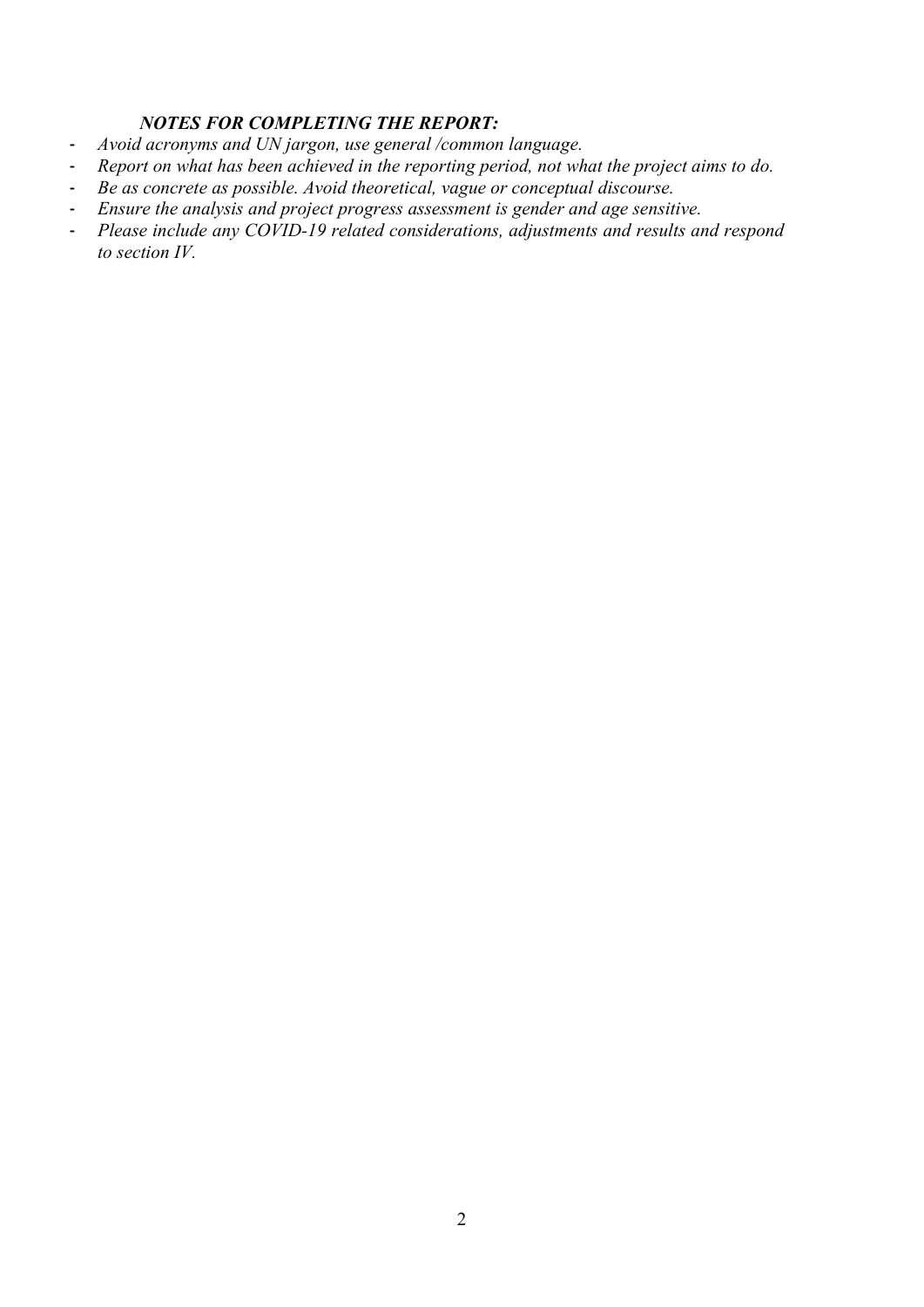# PART 1: OVERALL PROJECT PROGRESS

## Briefly outline the status of the project in terms of implementation cycle, including whether preliminary/preparatory activities have been completed (i.e. contracting of partners, staff recruitment, etc.) (1500 character limit):

To strengthen confidence in the electoral process and recover the legitimacy of the OEP, the electoral dialogues program is being implemented by UNDP to generate and promote spaces for multi-party-political dialogue and democratic deliberation with civil society organizations, media, women's platforms, youth and indigenous people, among others. Until the end of the electoral cycle 20-21, May 2021, the project has contributed to the implementation of multiple electoral dialogues at the national and local levels.

After the second round of the 2021 sub-national elections, the current electoral cycle is over. In this next phase between elections, the dialogue roundtables will be continued. The UNDP electoral project developed lines of action for institutional strengthening of the OEP's capacities and mechanisms for democratic dialogue. These dialogues will seek to reinforce and give continuity to the process of electoral dialogues initiated in the 2020 general elections and the 2021 subnational elections, emphasizing the promotion of intercultural democratic dialogue that consolidates the peaceful coexistence between political and social actors around strategic issues of the democratic process and state institutionality. Likewise, the exercise of women's political rights will be promoted, as undertaken since the first phase of the project, through the dissemination of information on regulations, as well as contributing to the improvement of institutional mechanisms for attention and prevention of harassment and political violence.

OHCHR has achieved to date over 70% progress in the implementation of all planned activities. As a key actor of the human rights pillar of the PBF project, OHCHR contributed to prevention of a resurgence of violence, mitigation of the polarization linked to the electoral process and accompanied national efforts to hold democratic, inclusive and peaceful elections. OHCHR's role in addressing human rights violations and their root causes constitutes an important part of the long-term peace consolidation in the country. We highlight the following key activities:

- In August 2020, OHCHR issued a report on the human rights situation in the aftermath of the 2019 national elections with a set of recommendations to prevent human rights abuses, ensure accountability and pave the way to peaceful, participatory and inclusive elections. It followed up on its recommendations with all relevant State institutions, as well as advocated for justice, victims' reparation and guarantees of non-repetition.
- In the pre-electoral periods, OHCHR monitored incidents and discriminatory/hate speech/incitation to violence, including against male and female candidates, electoral personnel, as well as limitations to the freedoms of peaceful assembly, expression and opinion. OHCHR recorded 47 incidents of political violence during the electoral campaign from September 6 to October 15, 2020.
- It monitored human rights in the electoral context in all Departments, with a focus in the most conflict-prone locations. PBF funds were used to deploy four teams in the general elections in October 2020, subnational elections in March 2021 that included the repeated vote in some locations as well as the run-off vote in four Departments.
- The monitoring contributed to the conflicts prevention and served as a tool to engage with key authorities, such as police, armed forces, Departmental Electoral Tribunals, Defensoría del Pueblo, civil society, press associations, civic committees, etc.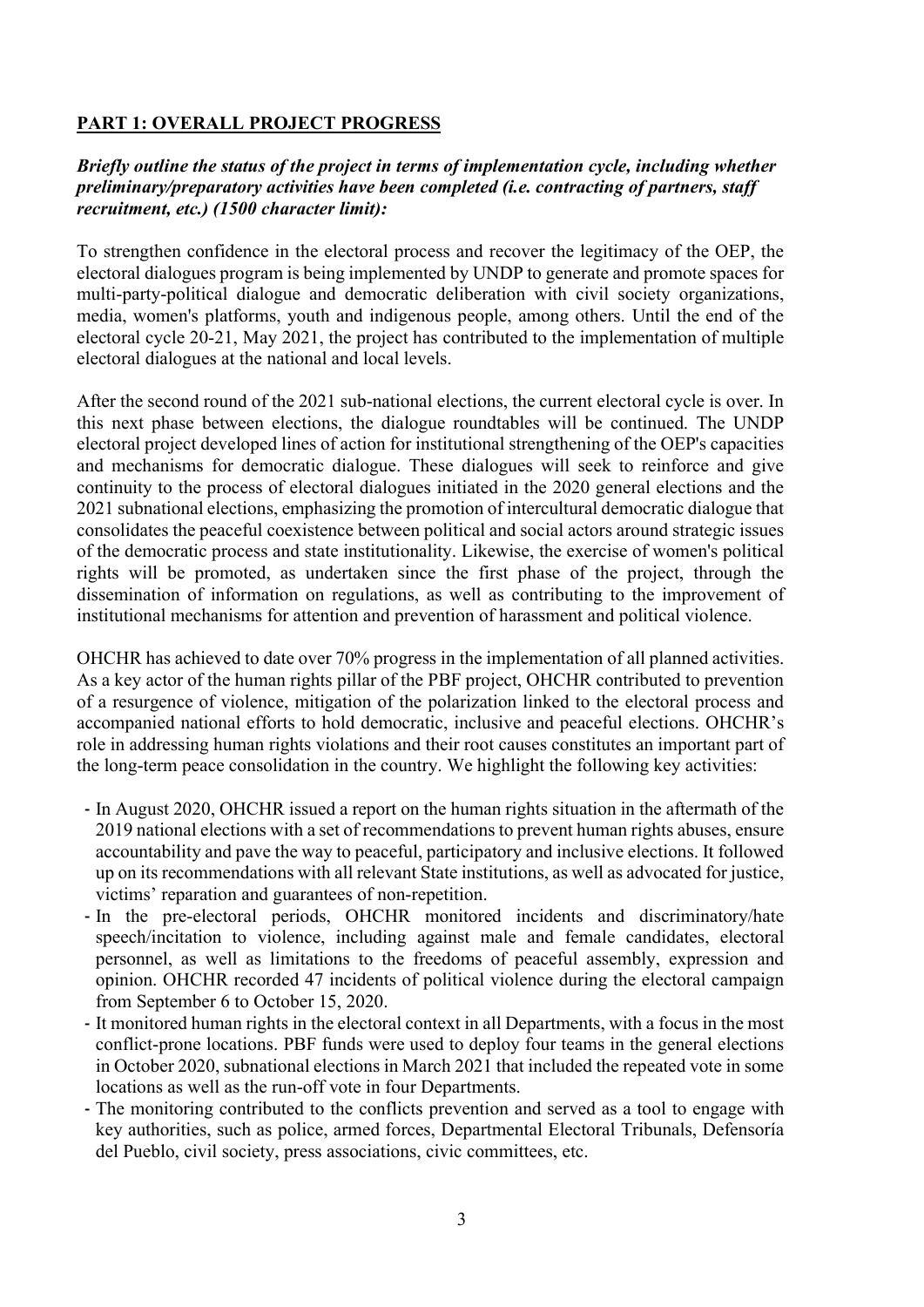- Direct observation by the OHCHR was accompanied by the technical strengthening component of civil society organizations at the local and national levels. OHCHR delivered trainings and technical advice to civil society and Defensoría del Pueblo on methodology of the human rights monitoring in the electoral context with a specific focus on the exercise of civil and political rights and fundamental freedoms, paying special attention to the exercise of women's rights, and maintained a network of contacts for the purpose of early warning. That allowed to strengthen alliances between human rights organizations for coordination and mutual synergy and to maintain fluid contact with the UN.
- Of added value were the monitoring of elections by OHCHR in the main prisons across the country to ensure participatory elections for persons deprived of their liberty, free from intimidation and violence.
- OHCHR carried out a grant programme to provide NGOs not only the technical and cognitive tools for the work of monitoring of the realization of civil and political rights and fundamental freedoms in the context of the electoral process, but also the financial resources to enhance its action during the critical phases of the same. In this connection, grants to four NGOs have been awarded for a total amount of 70'000 USD, further to a competitive and open process.
- OHCHR is currently involved in multiple technical assistance activities to the Attorney General's Office, Sepret (National Mechanism for Prevention of Torture), Supreme Justice Tribunal, Police and Armed Forces, Ministry of Justice, State's programme for Protection and Victims and Witnesses, Judiciary, and civil society. These activities aim at strengthening national capacity on international human rights standards and to promote independent and transparent investigations of human rights violations that include gender perspective.
- OHCHR continues to document and follow up on emblematic cases 2019-2021 (includes those from post electoral violence in 2019, as well as recent cases involving detentions of former authorities), and continues to monitor laws, policies and the State's response to situations that may influence the effective enjoyment of human rights.
- OHCHR completed the recruitment of a G5, 2 P3s positions for 89 days each, and covered partially the salaries of another 4 staff members (P5, P4, and 2 P3s). Moreover, PBF funds were employed to cover two key consultancies analysing patterns of violations of due process and legal safeguards and supporting the State Programme on Protection of Victims and Witnesses under the Attorney's General Office.

In the case of the dialogue component, under the leadership of RCO, the project has advanced in the exploratory phase of diagnosis and preparation of the final proposal for the reconciliation initiative based on a process of opinion surveys, meetings with a wide array of women's groups, in-depth interviews with national experts and opinion makers and roundtable discussions. Besides three regional roundtables, thematic tables were organised in the areas of health, economic recovery, education, environment, and justice. Two seminars on international and national experiences in reconciliation were also held and provided lessons learned. Likewise, as part of the advocacy activities on the justice reform agenda, an international seminar on justice has been organized with the participation of the vice president of the state and renowned national and international personalities.

The project is currently preparing the final proposal for the reconciliation program to be submitted to the vice-presidency and international cooperation agencies.

In parallel, and in association with the Konrad Adenauer and Friedrich Stiftung Foundations, four multiparty dialogue tables have been developed with the participation of congressmen and women from the three parties represented in the Plurinational Legislative Assembly.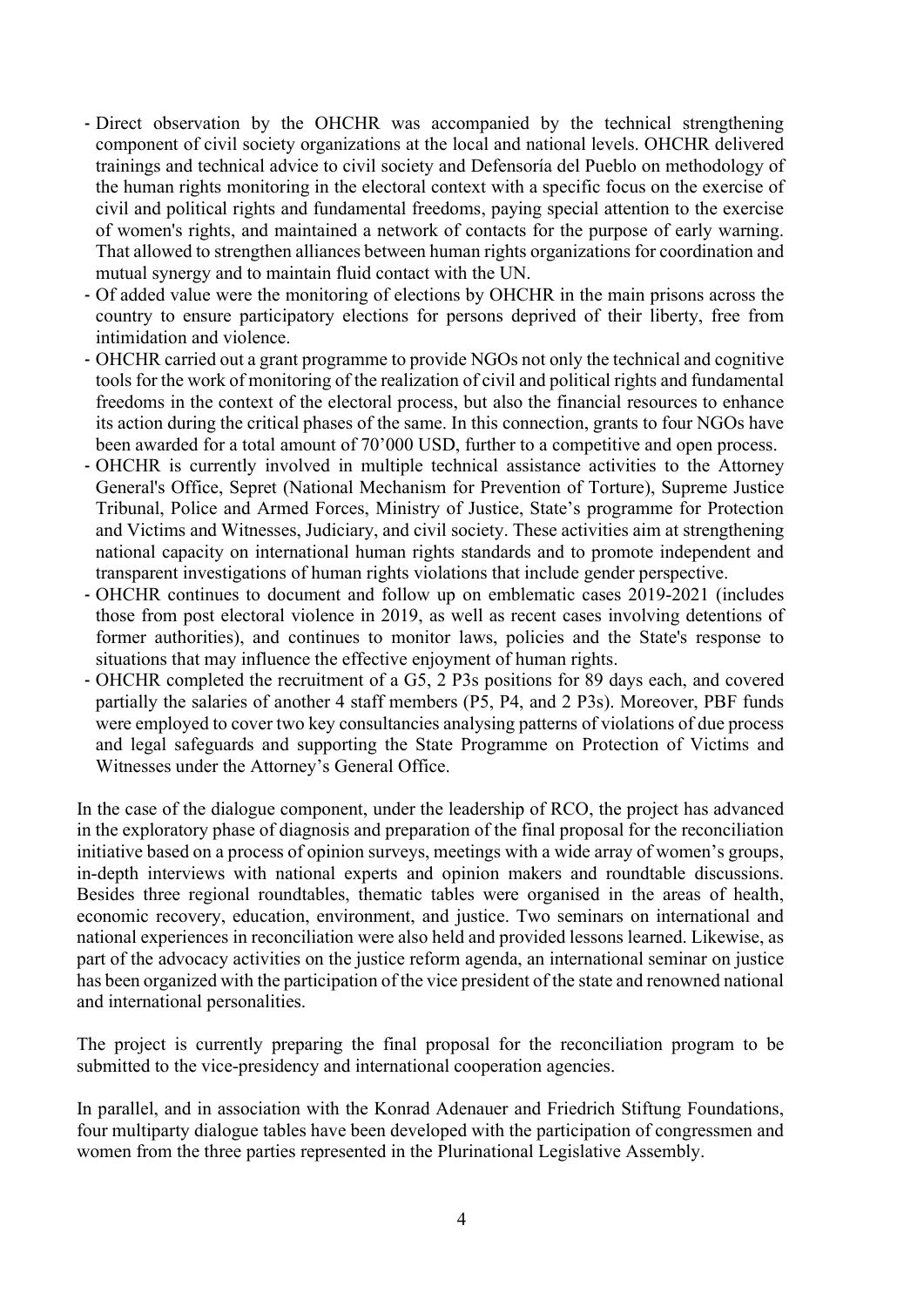Finally, and as part of the development of strategic analysis capabilities within the RCO, the project has enabled the consolidation of an internal strategic analysis team consisting of officials from the different agencies and the RCO, who have prepared a series of products of situational analysis and prospective scenarios supported by expert inputs and evidence generated from "flash" surveys of public opinion and other secondary information. It is important to notice that since February 2021 a PDA colleague was integrated in the RCO, therefore her participation in this area will give added value to the Program.

Please indicate any significant project-related events anticipated in the next six months, i.e. national dialogues, youth congresses, film screenings, etc. (1000 character limit):

The extensive consultations carried out as part of the diagnostic phase having identified the best potential entry points, the technical team leading the non-electoral dialogues programme is currently engaged in a series of in-depth explorations with substance experts and institutional focal points in the four priority substantive areas identified through the consultation process. The team is also simultaneously developing a proposal that would clearly outline the mechanism for a more sustained engagement between civil society and the Government. This programme outline should be finalized, discussed, and potentially approved in September 2021.

A national dialogue supported by artificial intelligence will be carried out and will serve to gather evidence on suppositions and generate further inputs for the development of the reconciliation programme.

A project which aims at connecting three universities from Santa Cruz, El Alto and Cochabamba is planned to start within the next months.

#### FOR PROJECTS WITHIN SIX MONTHS OF COMPLETION: summarize the main structural, institutional or societal level change the project has contributed to. This is not anecdotal evidence or a list of individual outputs, but a description of progress made toward the main purpose of the project. (1500 character limit):

The elections related to the second round of subnational elections that took place on April 11, 2021 have concluded peacefully and had a turnout similar to the general elections of October 2020, with 85.9% of participation. In these elections, 4962 subnational authorities have been elected by the population. After a long electoral cycle, these peaceful and transparent elections have contributed to the consolidation of the resolution of the political crisis through democratic institutional mechanisms. The support of the project through a multidisciplinary team of national and international experts supporting the Supreme Electoral Tribunal (TSE) and the Departmental Electoral Tribunals (TED) at the territorial level, facilitated technical assistance in key areas of electoral operations and made it possible to carry out a significant number of democratic dialogues (370) with direct (notaries, electoral juries) and indirect (political parties, media, others) actors involved in the elections, as well as civil society organizations. In this way, the democratic (electoral) dialogues have contributed positively to the interaction between the electoral institutions and other actors relevant to the electoral process, providing a space to share information, clarify doubts and even train the actors in the role they play in the elections. In sum, the recovery of the institutional legitimacy of the OEP, the confidence in the electoral process (transparent, impartial, and credible), together with an electoral dialogic process were determining factors for the solution to the political crisis to be channeled through democratic and peaceful elections.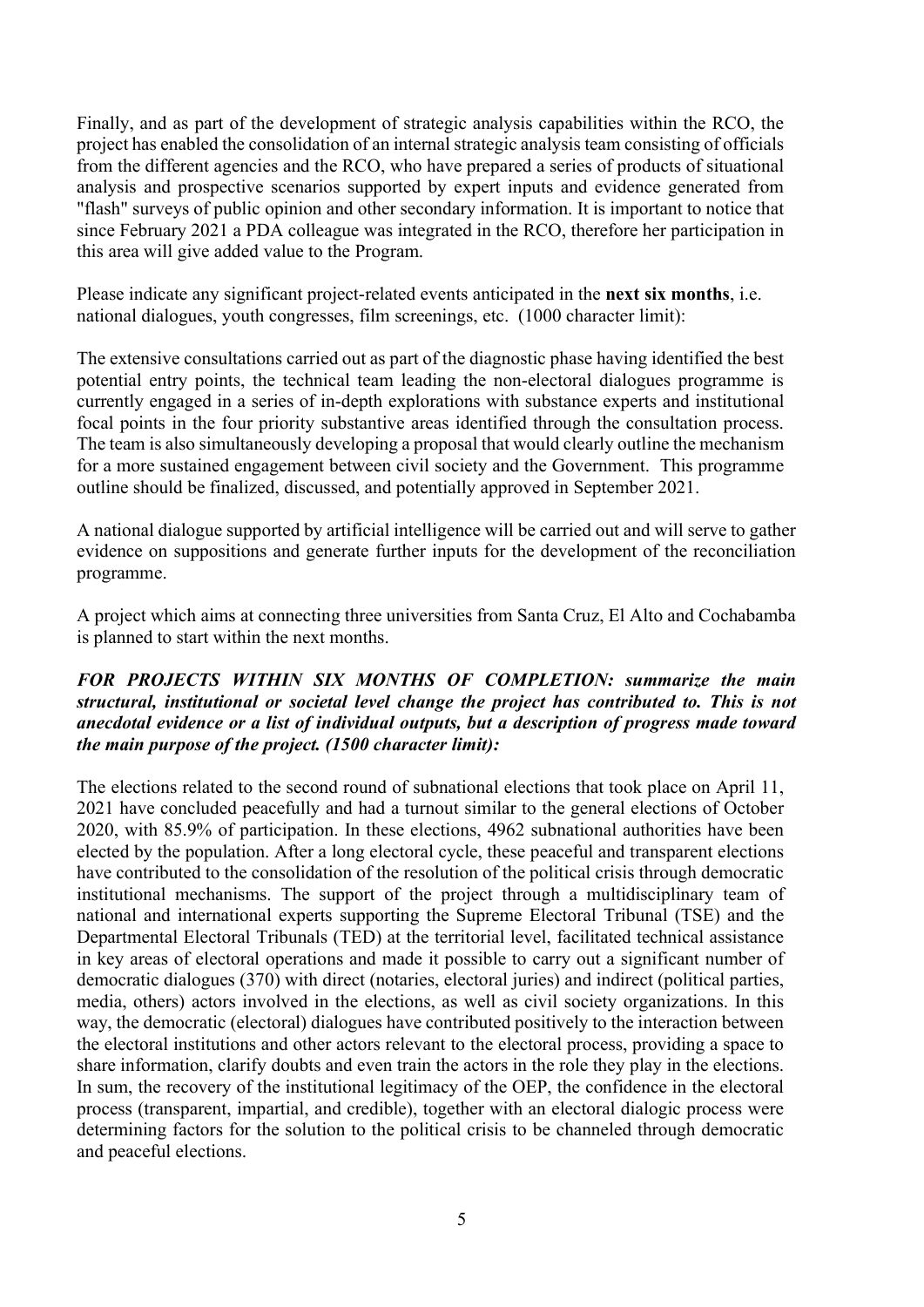A Support Plan for the Effective Exercise of Women's Political Rights in the 2021 Sub-national Electoral Process has been designed and implemented by UN Women in coordination with UNDP and the Gender Unit of the Electoral Body. In this context, 84 female candidates for the 2021 subnational elections have strengthened their knowledge on gender and equality and women´s political participation, harassment and political violence, and legislative functions at the local and departmental level. Specifically, the Gender Unit of the Electoral Body, with technical support from UN Women, organized a total of 7 political dialogues in virtual mode with the participation of approximately 84 female candidates and a total reach of 17,780 views of the broadcasts on Facebook. Likewise, 79 women candidates strengthened their capacities in the prevention of harassment and political violence. Additionally, electoral workers who are accountable on gender domains have strengthened their capacities. Two capacity trainings have been developed to improve the attention, follow-up and treatment of complaints of harassment and political violence, as well as the sensitization and communication (with non-sexist language) of democratic-electoral processes with a gender perspective: i) 18 people who are part of the Intercultural Service for Democratic Strengthening (SIFDE) of the TEDs, were trained or the distribution of internal and external actions to be carried out by these bodies to promote equality in the political participation of women and the sensitization and improvement of communication with non-sexist language; ii) 24 female electoral observers belonging to the National Confederation of Indigenous Women of Bolivia were trained in intercultural and parity democracy. This space has contributed to the promotion of their roles as agents of observation of the electoral process.

As a result of a joint and coordinated work, UN was able "to deliver as one" and to contribute significantly to the pacification of the country and the conduct of peaceful and credible elections. In this sense, the Initiative could be described as a good practice and a benchmark for similar electoral contexts.

HUMAN IMPACT: In a few sentences, explain whether the project has had a positive human impact. May include anecdotal stories about the project's positive effect on the people's lives. Include direct quotes where possible or weblinks to strategic communications pieces. (2000 character limit):

#### Dialogue as a tool for electoral management.

During election day on March 7<sup>th</sup>, violent incidents were reported in several municipalities in the Santa Cruz and Pando departments. In all these cases, the burning of ballot boxes and ballots was deplored due to fraud allegations. The repetition of the vote in the affected voting stations were uncertain. At the initiative of the project and the corresponding TEDs, meetings of mediation and dialogue were held with the candidates as well as voters affected by the conflict. After signing of a short code of conduct, voters could repeat the polls in a democratic and peaceful environment. Rather than rejecting and ignoring the elections, the concerns of the people involved were related to misinformation and lack of information regarding several aspects of the electoral process (electoral roll, transportation of people, chain of custody, among others). Thus, days before the elections, the TED Santa Cruz and the candidates, with the support of UNDP, signed commitments to have a democratic and safe election day.

#### Protection of persons at risk.

In the context of general and subnational elections, an early warning analysis and approach with a monitoring focus on locations where social unrest and violence were expected, was conducted. Thanks to a network of contacts, that included civil society, national and regional authorities, Departmental Electoral Tribunals, civic committees, etc. OHCHR was able to conduct a human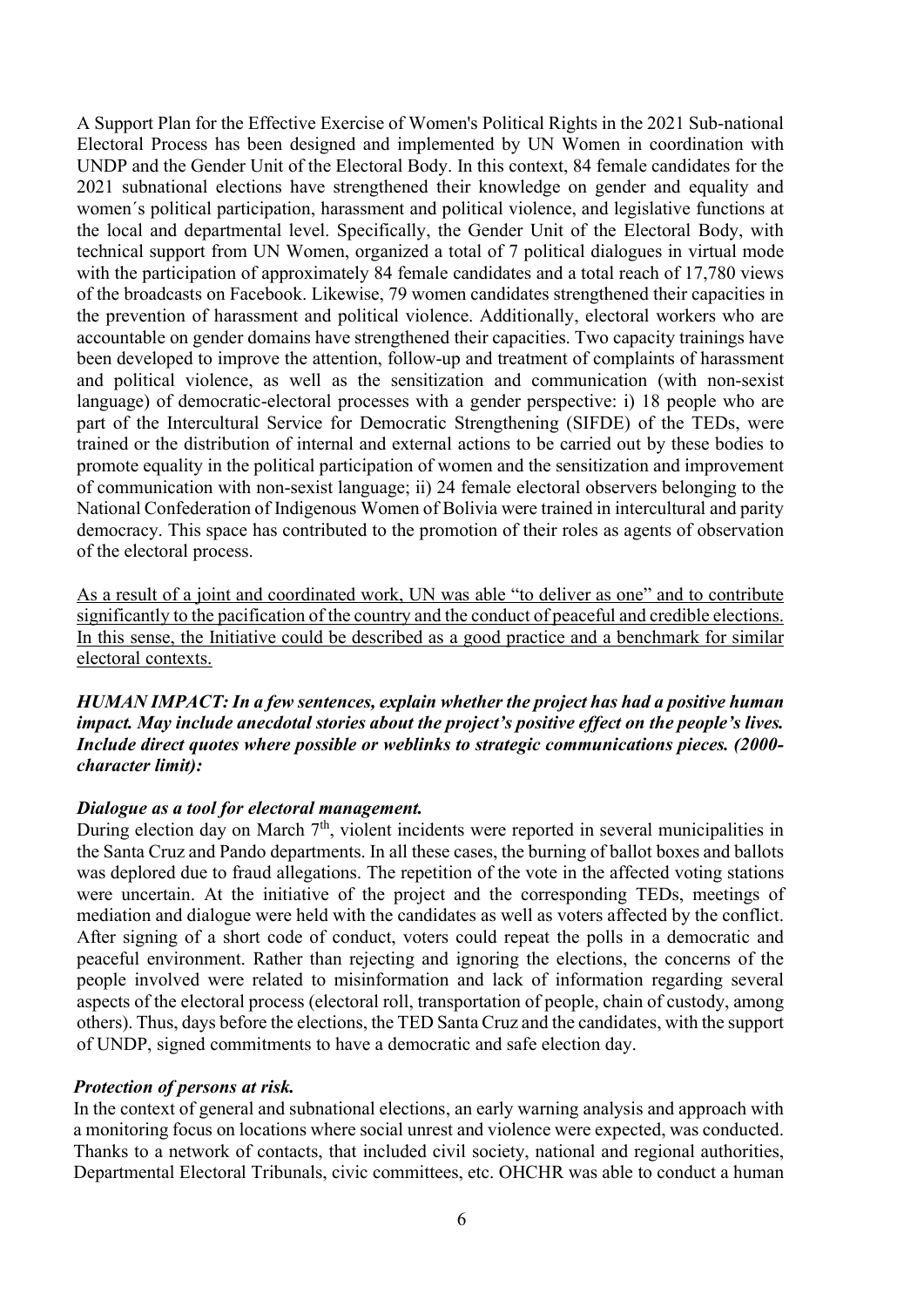rights analysis and risk assessment in the context of elections. As a result, several cases of political violence against female members of the Departmental Electoral Tribunals, as well as two female candidates were identified and followed up on and referred these cases to the Attorney's General Programme of Protection to Victims and Witnesses ensuring that protection measures were effectively deployed for these women, such as the security guards and the patrol vehicles.

Within the dialogue component, the roundtables carried out under the reconciliation initiative in association with the vice-presidency of the state have allowed an initial rapprochement between government, opposition, private sector and academic actors, which allowed an initial exchange of development agenda topics and public policy priorities that should be addressed in the short and medium term. This type of space shed light on the need for interaction and joint work between representatives of various sectors to build trust and spaces for dialogue and deliberation.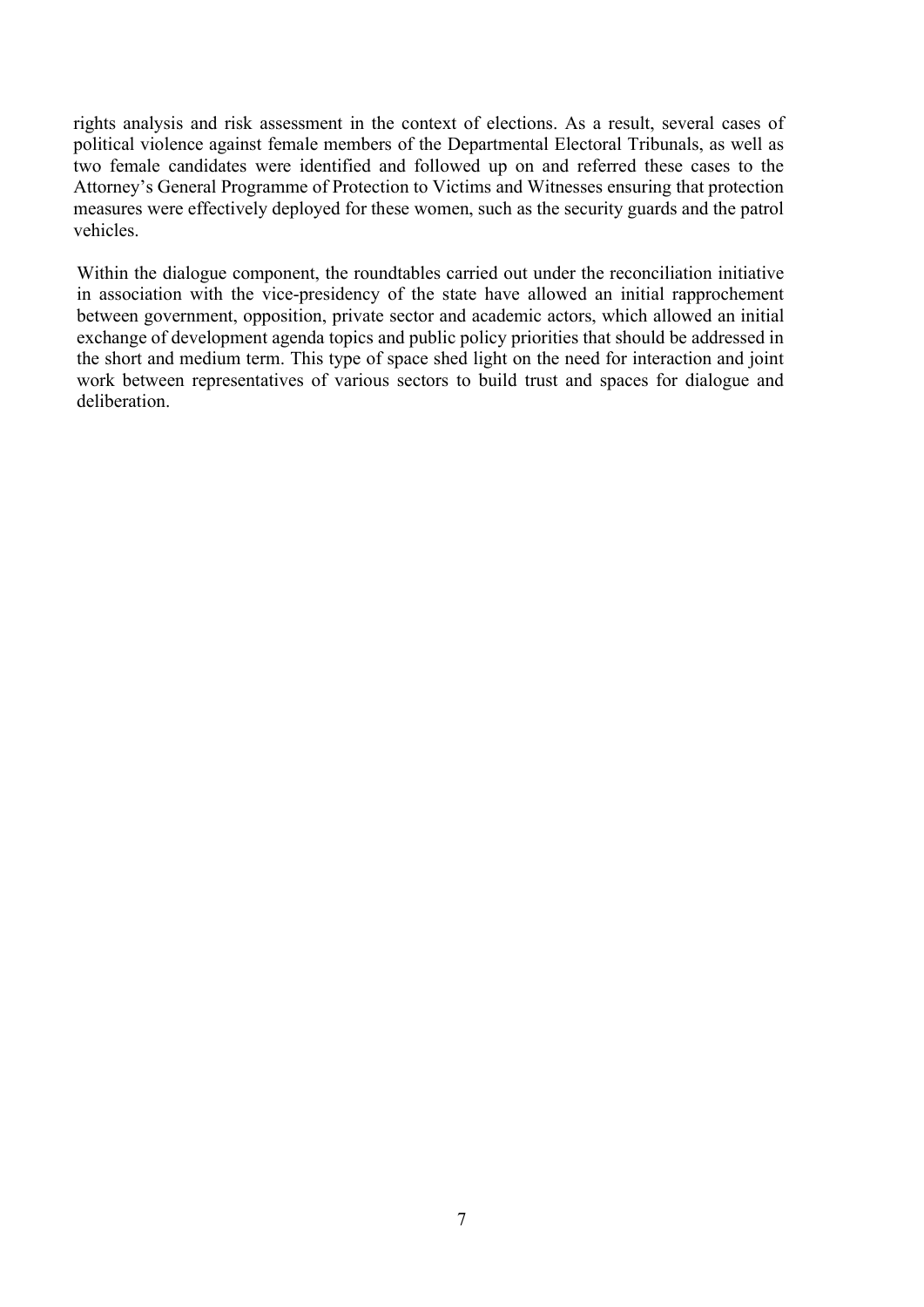# PART II: RESULT PROGRESS BY PROJECT OUTCOME

Describe overall progress under each Outcome made during the reporting period (for June reports: January-June; for November reports: January-November; for final reports: full project duration). Do not list individual activities. If the project is starting to make/has made a difference at the outcome level, provide specific evidence for the progress (quantitative and qualitative) and explain how it impacts the broader political and peacebuilding context.

- "On track" refers to the timely completion of outputs as indicated in the workplan.
- "On track with peacebuilding results" refers to higher-level changes in the conflict or peace factors that the project is meant to contribute to. These effects are more likely in mature projects than in newer ones.

If your project has more than four outcomes, contact PBSO for template modification.

#### OUTCOME 1: "SECTORS OF CITIZENSHIP IN DISPUTE PARTICIPATE IN CONFLICT PREVENTION AND RESOLUTION, IDENTIFY COMMON INTERESTS, COOPERATE IN THE REALIZATION OF SHARED OBJECTIVES AND CONTRIBUTE TO DEFINING A PUBLIC POLICY AGENDA CONDUCIVE TO PEACE-BUILDING AND SUSTAINABLE DEVELOPMENT".

#### Rate the current status of the outcome progress: Delay

Progress summary: (3000 character limit)

Progress in the processes of dialogue and construction of spaces for deliberation among actors has focused on two main areas. The first is related to the consolidation of meeting spaces between political actors, while the second emphasizes the initiation of exploratory activities with the purpose of developing a proposal for reconciliation and reunion between actors from civil society, social movements, the economic sector, academia and government.

The first area of work was based on the UN agreement with German foundations positioned in political work and analysis of development agendas (Konrad Adenauer Foundation and Friedrich Stiftung Foundation). This agreement enabled the creation of a multiparty dialogue table in which assembly members (senators and deputies) representing the different parties with parliamentary representation were convened. The dynamics of these roundtables focused on the creation of a private, safe space, protected from media exposure, in which the different participants exchanged ideas about the issues that should be part of the legislative agenda in the short and medium term. The initial discussions allowed the delineation of a series of topics of interest both for their urgent attention and the need for structural change.

Up to June, 4 meetings were held in which topics ranging from the response to the COVID-19 pandemic, the economic reactivation agenda, to issues related to public opinion priorities regarding state action and the need for minimum agreements in polarized contexts were discussed. In September, a roundtable will be held to address the issue of feminicide and the problems in the state's response in the judicial and citizen security spheres.

It is expected that this space for dialogue will be consolidated throughout 2021 with a view to strengthening the exchange of ideas and positions of the political parties leading to the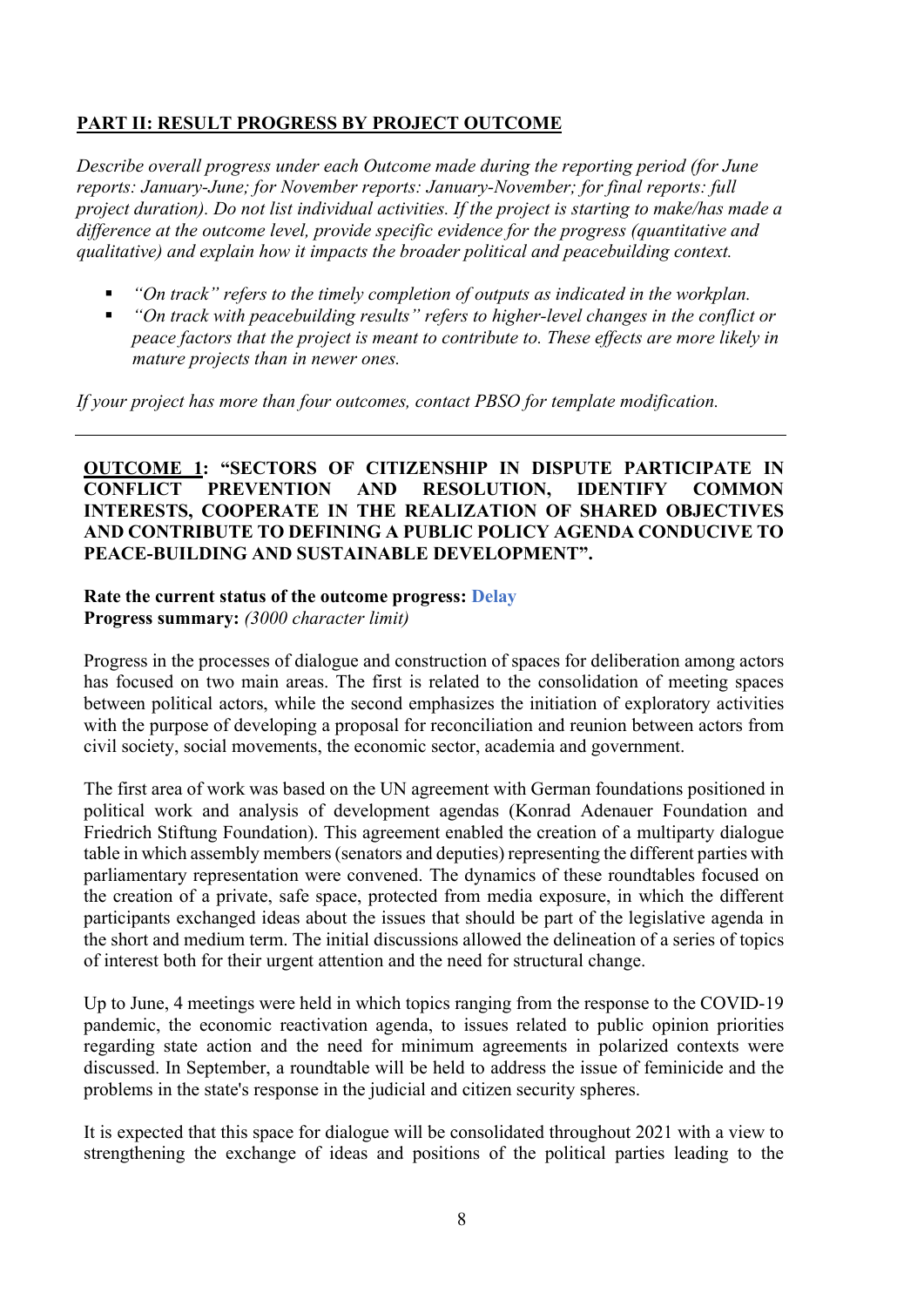achievement of minimum agreements and pacts that will make a legislative agenda with a higher level of debate and coordination viable.

The second area of work focused on activities related to the reconciliation initiative in which exploratory diagnostic work was carried out on the feasibility and areas of possible agreements and dialogue between actors. To this end, a survey on the country's current socio-political situation, a series of in-depth interviews with expert analysts and political actors was carried out, as well as five dialogue roundtables between private actors, analysts, academia and government, addressing various issues such as the health system, economic recovery, justice reform and the education sector. With this array of evidence, it is intended to achieve an adequate identification of feasible areas for the initiation of a process of encounter and reconciliation in a context of high social polarization in the country.

Between January and June 2021, the Dialogue component recruited a technical team to complete the diagnostic phase of a Reconciliation Programme in response to a request from the Vice-Presidency of Bolivia Plurinational State. This involved consultations with some 70 women's groups (in coordination with UN Women), in-depth interviews with about 20 opinion leaders and members of political parties, a national survey that generated 1500 full responses, three regional consultations to explore geographic specificities, a monitoring of traditional and social media using two time points one month apart to review the media orientation and potential polarization narratives, and a seminar to review international and national reconciliation experiences and discuss with some 60 participants their relevance and applicability to the Bolivian context. Through these and other activities, the project team was able to identify priority areas for a more sustained national dialogue process that is currently under development.

## Indicate any additional analysis on how Gender Equality and Women's Empowerment and/or Youth Inclusion and Responsiveness has been ensured under this Outcome: (1000 character limit)

Regarding the incorporation of a gender perspective in the dialogue and consultation processes, three dialogues [LINK] [LINK] [LINK] have been held by UN Women for the construction of a national reconciliation strategy that contributes to the recovery of peaceful coexistence. During the consultations, a total of 65 representatives of women's and LGBTIQ movements and independent activists from a total of 56 organizations, both national and from different parts of the country, participated. Of the total number of participants, the majority identified themselves as women (82%), men (13%) and non-binary people (5%). On the other hand, 50.8% of the participants said they were under 30 years old, which shows a high participation of young people. In these spaces for dialogue and conversation, those issues that should be part of the reconciliation agenda were identified, which are: i) Gender violence and access to justice; ii) Equal opportunities; iii) Education and digital divide; iv) Cultural plurality and environmental rights; v) Policy implementation gap; vi) Peace and security, strategic alliances; and vii) Citizen participation. These dialogues also led to proposals to take advantage of the organization's initiatives to strengthen the women's agenda and the visibility of women's voices and leadership for public policy advocacy.

In addition, a total of 75 young people have improved their knowledge and capacity on nonviolent communication through two dynamic and participatory workshops [LINK] [LINK], establishing a safe space in which youth working with UN Women gained awareness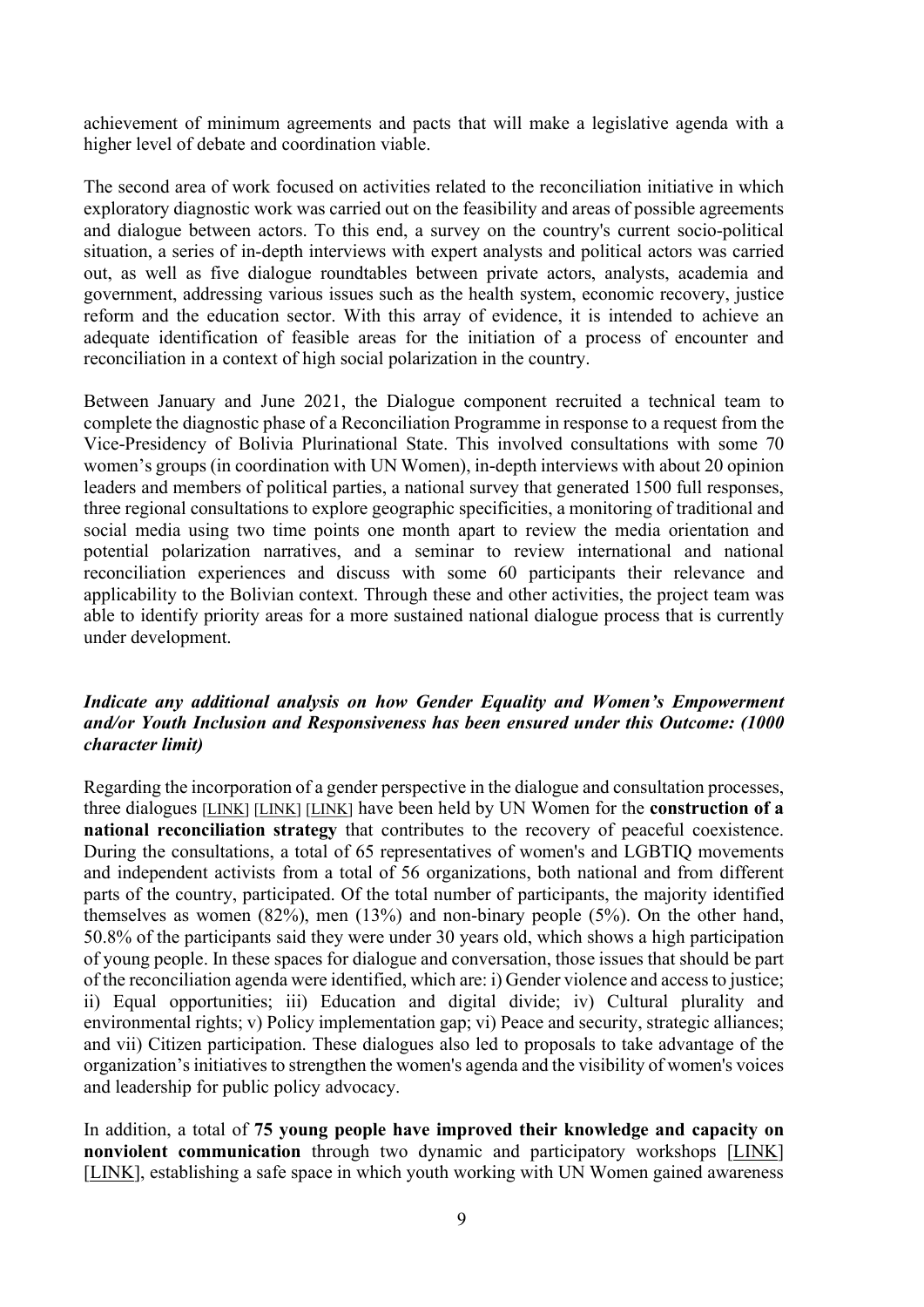on nonviolent communication, peaceful dispute and conflict resolution and empathy, while strengthening the values of tolerance, respect, empathy, and reconciliation with youth, and generating links between the diversity of youth in the Group. These workshops were given by Claudia Marti, Peace and Development Advisor for the United Nations system in Bolivia. In these virtual workshops, although a total of 75 people entered the zoom room, a total of 66 people registered, 52 women, 9 men and 3 non-binary people, from a total of 41 organizations.

Moreover, through UN WOMEN strategic partner Coordinadora de la Mujer, 15 other spaces for dialogue will be held in the next months, in which we will contribute to the gradual replacement of the culture of violence with a culture of peace. This requires the participation of multiple actors with an attitude of listening, respect and recognition of the other, with sensitivity to context/conflict and action without harm. It is proposed to make this change happen through: a) Recognition of cultural and ethnic pluralism: intercultural, intersectional and plural approaches that promote respect for difference, dialogue, democracy and the common good; b) Conflict transformation: strengthening capacities for the articulation, management and peaceful transformation of conflicts and reconciliation processes; c) Reconciliation processes; d) Ending discrimination, violence and inequalities: working against all forms of discrimination and violence and promoting equality between women and men, youth and adults, etc. To achieve this result, the following activities will be carried out: Technical working groups on conflict and peace building and peace agendas (9 technical working groups of specialists, authorities and leaders on strengthening the social fabric and peace building (9 Departments); National Meeting of Women Actors of Change, generators of peace. Virtual (two days); Implementation of Dialogues between movements on conflict and peacebuilding.

#### OUTCOME 2: "CONFLICTS LINKED TO THE ELECTORAL PROCESS ARE PREVENTED, MANAGED PEACEFULLY AND CHANNELED TO THE COMPETENT AUTHORITIES".

#### Rate the current status of the outcome progress: On track Progress summary: (3000 character limit)

Dialogues became an important communication and information instrument in the general elections 2020 (presidential and legislative elections) as well as the subnational elections in 2021, constituting an important mechanism for democratic dialogue and conflict prevention at national and territorial level. The Supreme Electoral Tribunal (TSE) and the Departmental Electoral Tribunals (TED) promote different spaces for democratic dialogue with political actors and social organizations, assuming that the election is not only an administrative and technical process, but also requires processes of dialogue and political management with political parties and civil society.

The dialogues contributed to recovering the legitimacy of the Electoral Management Body. From an electoral body reluctant to engage in processes of interaction and communication with political parties and civil society organizations, we are moving to a new OEP that is open to dialogue and communication on a permanent basis. This undoubtedly generates an auspicious environment to develop a democratic electoral process.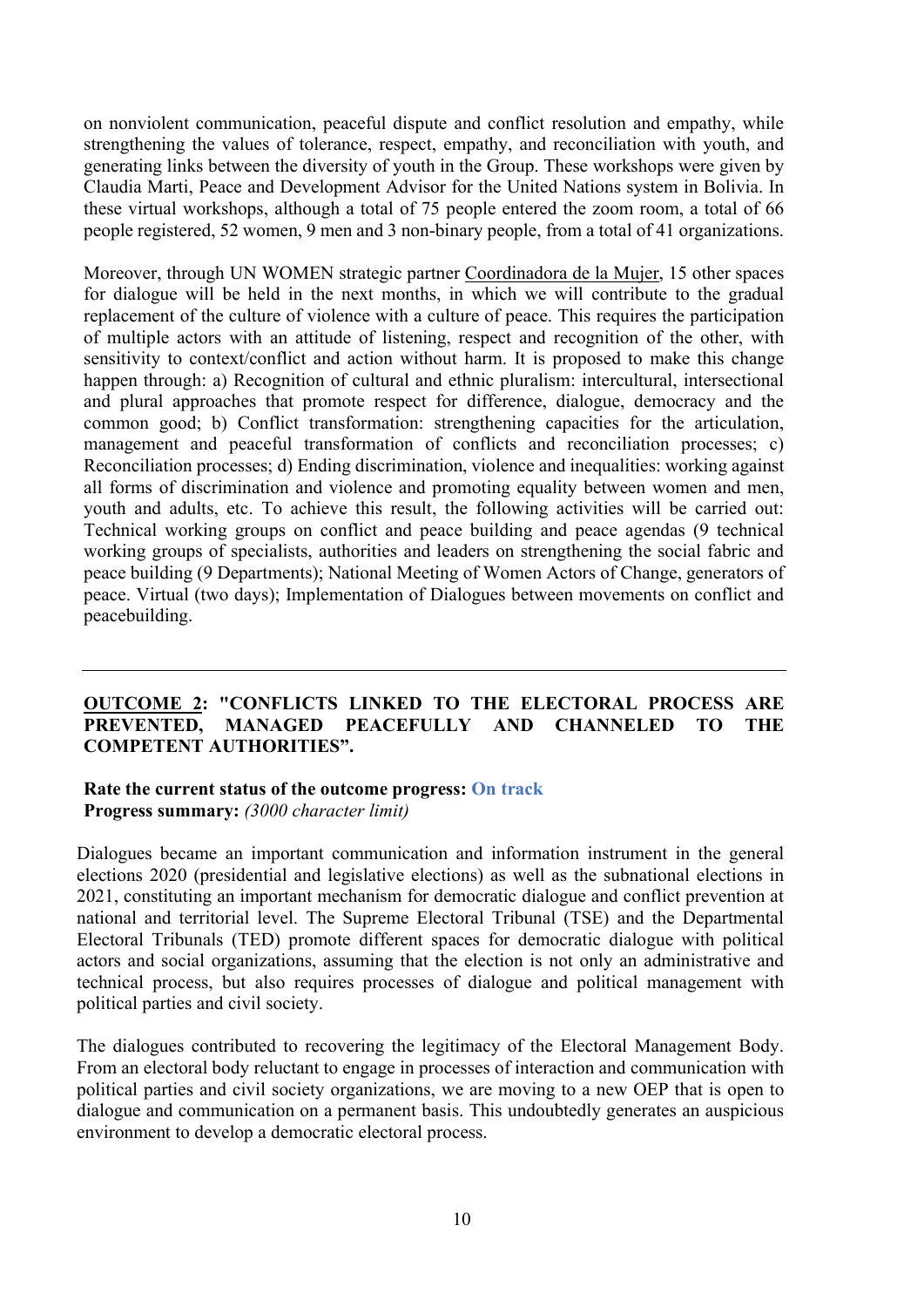Dialogue and direct democratic deliberation with conflict-sensitive actors, which through information processes on the electoral process, were able to raise awareness and mitigate polarization that could jeopardize the electoral process. In addition, the promotion of electoral forums for candidates of political organizations to inform citizens about their government programs contributed to create a democratic space for deliberation. This format has enjoyed great success, as this way of informing citizens in Bolivia had fallen into oblivion. In total, the electoral project supported around 25 forums/debates of mayoral and gubernatorial candidates prior to the subnational elections. These public debates, broadcasted on television and radio, consisted of around eight candidates each who used the space to debate and present their proposals to the voters.

In total, until June 2021, more than 370 electoral dialogues were carried out by the UNDP electoral project in cooperation with the TSE and the TEDs. The participation of around 13,700 people, including representatives of political parties, civil society organizations, media, indigenous peoples' organizations, women, youth, and others, to engage in permanent dialogue processes. The diversity of dialogue formats (multiparty roundtables, conversations, webinars, colloquiums, electoral forums) and the multiplicity of topics addressed eased the approach and met the expectations of the different political and social actors. It is estimated that 38% of the participants were women and 12% were young people. In sum, the democratic dialogues as a tool during the elections contributed substantially to create an environment conducive for a democratic and peaceful coexistence.

## Indicate any additional analysis on how Gender Equality and Women's Empowerment and/or Youth Inclusion and Responsiveness has been ensured under this Outcome: (1000 character limit)

Gender equality is an integral part of the activities and results sought by the project. The strategic alliance with UN Women and the gender area of the TSE generated a key synergy to address the challenge of gender equity in the 2020 general and 2021 subnational elections. Two areas of intervention were designed and executed:

1. Strategy to support the exercise of women's political rights in the 2020 and 2021 electoral process, whose main line of work was the execution of political dialogues with a gender and rights perspective in order to make visible the leadership of women candidates in political organizations and to show their programmatic proposals. Six meetings were held with women candidates, both young and indigenous, at the national and territorial levels.

2. Strengthening the gender area of the TSE to prevent harassment and political violence against women in political parties. To this end, information processes were carried out at the national and territorial level on the regulations on harassment and violence and awareness campaigns were conducted with political organizations.

The Initiative has contributed to raising public awareness of the exercise of political rights on the day of the subnational elections. Specifically, UN Women in coordination with the Gender Unit of the Supreme Electoral Tribunal, has developed content and material for women candidates for the exercise of their political rights, such as the Guide for incorporating nonsexist language in OEP publications (1,000 copies) and the Guide for Free Women in Politics to combat harassment and digital violence (1,500 copies), and material with information with a gender and diversity approach within the framework of Law No. 807 to raise awareness and guarantee the exercise of the right to vote of the LGTBQ+ population (5,000 posters and 20,000 flyers). Also, radio communication materials were produced and disseminated, such as two (2)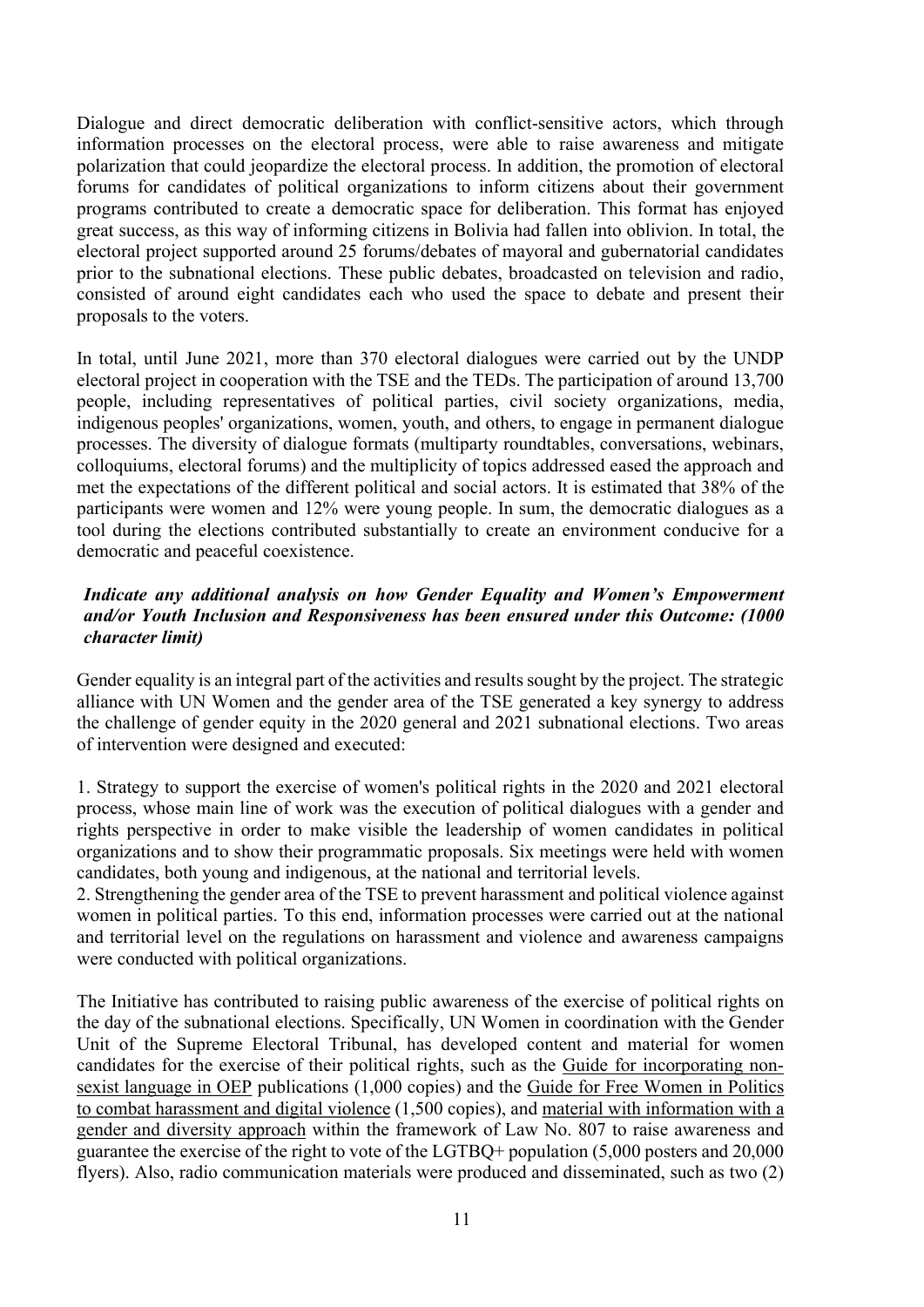radio spots for the promotion of female candidates in Spanish, Quechua, Aymara and Guarani; 2 radio spots in Spanish, Quechua, Aymara y Guaraní for the promotion of the regulation of misdemeanors and sanctions, and harassment and political violence; 2 radio spots in Spanish, quechua, Aymara y guaraní for the promotion and respect for the vote of the LGTBIQ+ population; and 3 microprograms on the role of youth with a gender approach in municipal management, cyberbullying and political harassment and violence. Finally, digital materials for social networks were developed and disseminated to promote women's voting during Election Day. The communication and information material has been disseminated nationwide in more than 61 radio stations in rural and urban areas; the social media material was disseminated on the pages of the Supreme Electoral Tribunal (218,425 followers), UN Women (23,906 followers), the Democratic Parity Observatory (3,297 followers) and other United Nations agencies in Bolivia. The printed materials were delivered to the Departmental Electoral Courts, who distributed the personnel under their charge and through their departmental offices. The printed materials were delivered to the Departmental Electoral Courts, who distributed them to all the authorized polling stations.

OUTCOME 3: "THE EXERCISE OF HUMAN RIGHTS, WITH SPECIAL ATTENTION TO CIVIL AND POLITICAL RIGHTS, IS EFFECTIVELY MONITORED BY LOCAL AND INTERNATIONAL ACTORS, AND ELECTIONS ARE CONDUCTED FREE OF VIOLENCE, WITH SPECIAL ATTENTION TO VIOLENCE AGAINST FEMALE CANDIDATES AND VOTERS."

#### Rate the current status of the outcome progress: On track Progress summary: (3000 character limit)

The outputs under outcome 3 has been fulfilled successfully. OHCHR conducted a series of meetings, workshops, seminars and training programs with civil society organizations and the NHRI on the methodology of human rights monitoring in the context of elections. A grant programme is currently carrying out in order to provide civil society organizations with the technical tools for the work of monitoring with special focus on civil and political rights and fundamental freedoms in the context of the electoral process. The beneficiary organizations have a specific focus on LGBTI rights and women's right to political participation.

In the context of the electoral process, OHCHR deployed four teams in situ covering six main Departments (Santa Cruz, Beni, Chuquisaca, Potosi, La Paz, and Cochabamba), supported by remote monitoring of other three Departments. This deployment has proved to be instrumental to report live on 18 October, including through permanent presence at the "Situation Room" established by the RC, as well as to coordinate actions with the HQ, the RC, the SG Special Envoy, the Peace Initiative, etc. and also continues to undertake regular missions in different departments to monitor human rights situation in the post-electoral context and assessing risks in the run-up to the local elections. This deployment allows to have an updated analysis of the risk situation of the departments, as well as to establish effective communication channel with the authorities, the Departmental Electoral Tribunals, the Ombudsperson's Offices and civil society. Similar deployment of several teams was undertaken for the local elections in March – April 2021.

On 24 August 2020, the OHCHR Technical Mission in Bolivia published the report "The human rights situation in the aftermath of the October 2019 general elections in Bolivia",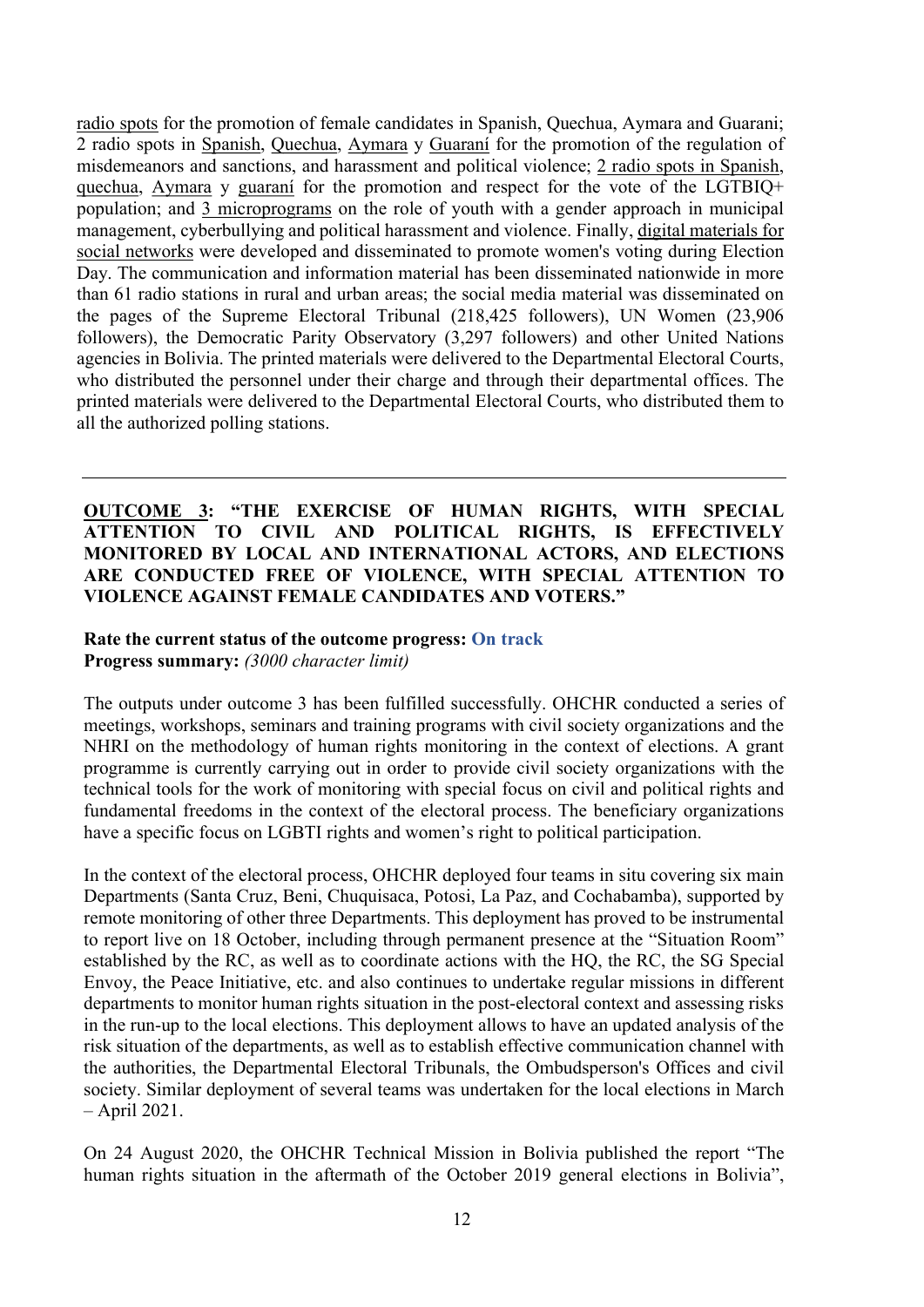detailing the serious human rights violations committed between 20 October and 25 November 2019 amid a major political crisis after allegations of fraud during the elections. The Mission reached out to all political actors to present the findings of the report and was able to position the recommendations as a roadmap to assist the State in promoting structural changes and reforms to address the root causes of human rights violations and to ensure the non-recurrence.

OHCHR continued to accompany state institutions to promote independent and transparent investigations of human rights violations. It compiled a review of emblematic cases of possible judicial persecution, through specialized consultancy and the analysis of a series of files based on international standards on due process, to identify patterns, issue key recommendations and offer assistance and advice. In this context, the Mission has identified some emblematic patterns and cases through testimonies, observation of judicial hearings, visits to police and penitentiary facilities, and monitoring of information generated by the media. The Mission continued to observe acts of judicial persecution, improper use of criminal action, and violation of judicial independence, among others.

Special attention throughout OHCHR activities was paid to the prohibition of discriminatory and hate speech, as well as the protection and full, free and safe participation of the most vulnerable groups during elections, such as women, Indigenous peoples, LGBTI population, people with disabilities and young people, among others.

OHCHR Mission strengthened the technical assistance to the new authorities in the last months and will continue these activities in coming months, including to the Judicial Branch, the Attorney General's Office, SEPRET (National Torture Prevention Mechanism), NHRI, Penitentiary Directorate, Public Defender's Office, Polce, Armed Forces, civil society, etc.

Significant progress has been made in the construction of an Early Warning System for cases of violations of women's rights, including political and civil rights, as well as possible social conflicts, taking into account that women and girls are the most affected by these, so that conflicts can be prevented or, where appropriate, mitigated through timely and prompt solutions. This has been possible thanks to the leadership and technical support of UN Women in the definition of a Warning System strategy document (Link) and the development of indicators which, with the aim of guaranteeing the sustainability of the system, have been selected so that the organizations and institutions that already generate this information do not have to make major modifications to the work they usually carry out, resulting rather in a work of synergies between the tasks and results of different organizations, such as United Nations agencies, civil society organizations, collectives and other organizations. A first group of indicators has been selected for structural problems that have not been solved for years and whose latent state can unleash social conflicts if they worsen, such as the number of cases of violence against women, the percentage of cases solved by the judiciary, etc. A second group of short-term indicators has been selected, which describe the characteristics of the conflicts and allow them to be monitored in a shorter period of time, in order to identify critical situations that can constitute states of alert differentiated according to their seriousness. These indicators have been presented, fed and validated by civil society and other UN agencies through virtual consultations (Link; Link).

In addition, monitoring, compilation and analysis of big data and social networks will be carried out to feed indicators for the Early Warning System in the areas of political conflict, environment and natural resources, with the ultimate goal of identifying possible social conflicts in their emergence stage, preventing and addressing them at an early stage.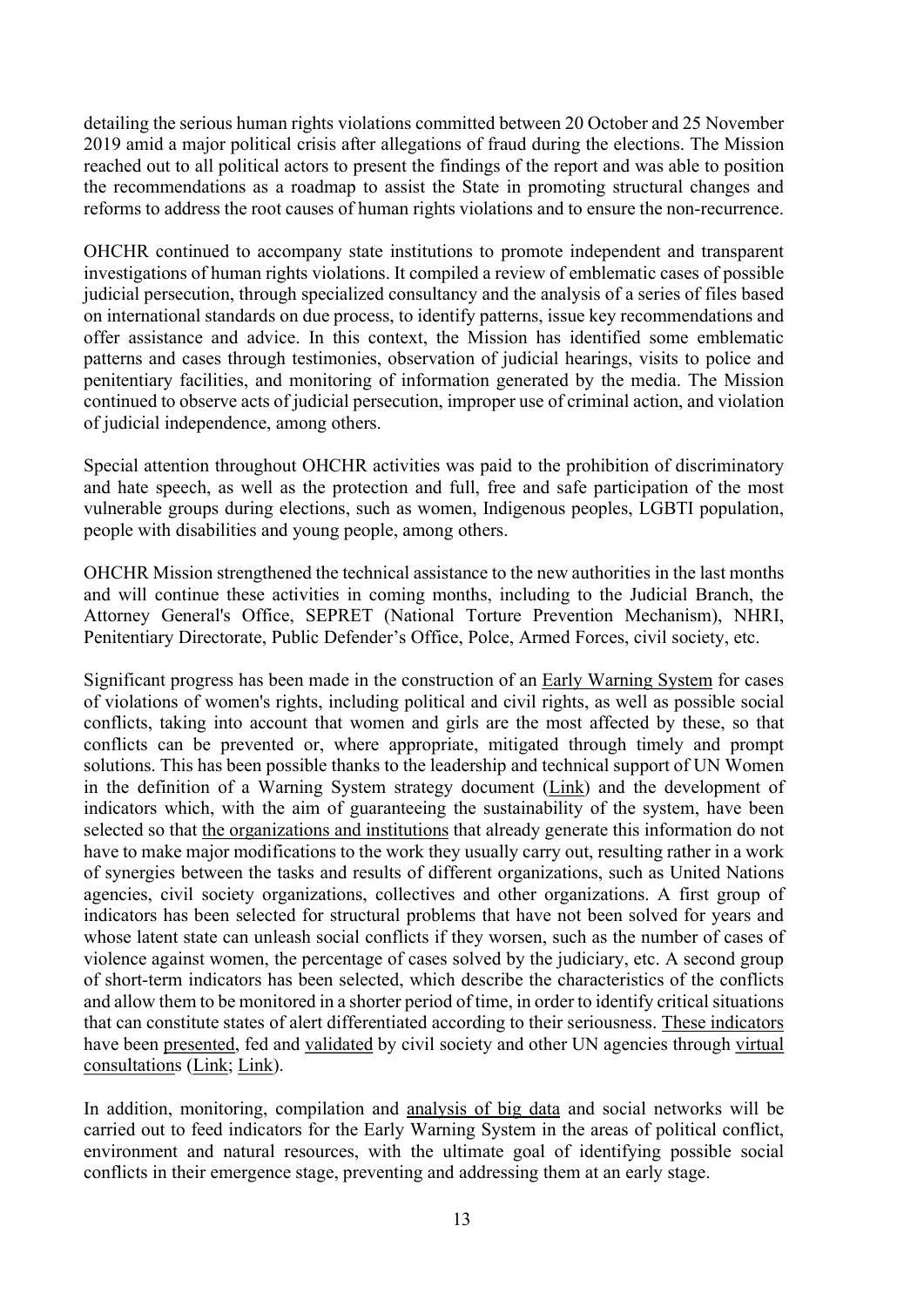On the other hand, in order to identify and make recommendations to improve respect for due process guarantees in cases in which women are subject to investigation or criminal proceedings, a comprehensive assessment is being carried out to identify patterns of discrimination and institutional violence against women within the judicial system. To this end, a comparative analysis of "emblematic cases" of "judicial persecution" against women is being developed, comparing criminal proceedings under political persecution in the 2019-2020 postelection period, ordinary criminal proceedings initiated against women that do not meet the assumptions of political persecution; as well as criminal proceedings under political persecution and violence prior to the post-election conflict period. For the time being, a preliminary analysis of 7 emblematic cases has been carried out and a toolbox developed for the follow-up of judicial cases (strategic case control formats, action guides, working methods, checklists for the control of compliance with procedural guarantees and others) will be elaborated.

Moreover, alliances are being established with the Police and the Armed Forces, with the objective of working on an agenda that promotes gender equality and the eradication of violence against women within security institutions, while at the same time mainstreaming a gender perspective and the development of affirmative actions to contribute to the generation of equal opportunities and conditions for women who are part of the institutions. To this end, two Memorandum of Understanding are being developed, one with the Police and the Ministry of Government, and the other with the Bolivian Armed Forces. To achieve these objectives, an Action Plan will be established to enable these institutions to improve their level of gender sensitivity, helping to promote the empowerment of police and military women and gender equality within the security forces, based on D-CAF's self-assessment. Finally, a diagnosis of the situation of the Special Force to Combat Violence (FELCV) will be carried out under a multidimensional and simultaneous approach, in which the gaps between the quality parameters and the state of the situation will be established, as well as the necessary requirements and costs to close the identified gaps.

In addition, a capacity building process will be carried out for more than 500 people for the effective monitoring of the human rights situation, including gender equality, which will favour conflict prevention, as well as to promote the peaceful resolution and transformation of conflicts through techniques such as mediation and negotiation. This training process is tentatively oriented towards: Plurinational Legislative Assembly: 500 people (titular authorities, alternates and advisory team); Network of women human rights defenders: 100 women; Plurinational Service for Women and Depatriarchalisation: 5 women; Media: 30 people; United Nations System in Bolivia: 30 people, at least 15 of whom will be women.

Furthermore, technical and legal assistance is being provided to the Special Mixed Commission of Inquiry on Delays in the Attention and Resolution of Feminicide Cases to investigate the causes of delays in the attention and resolution of cases of feminicide and to propose measures that allow for their prompt and timely resolution by justice operators, in order to contribute to the implementation of the Commission's Work Plan.

Indicate any additional analysis on how Gender Equality and Women's Empowerment and/or Youth Inclusion and Responsiveness has been ensured under this Outcome: (1000 character limit)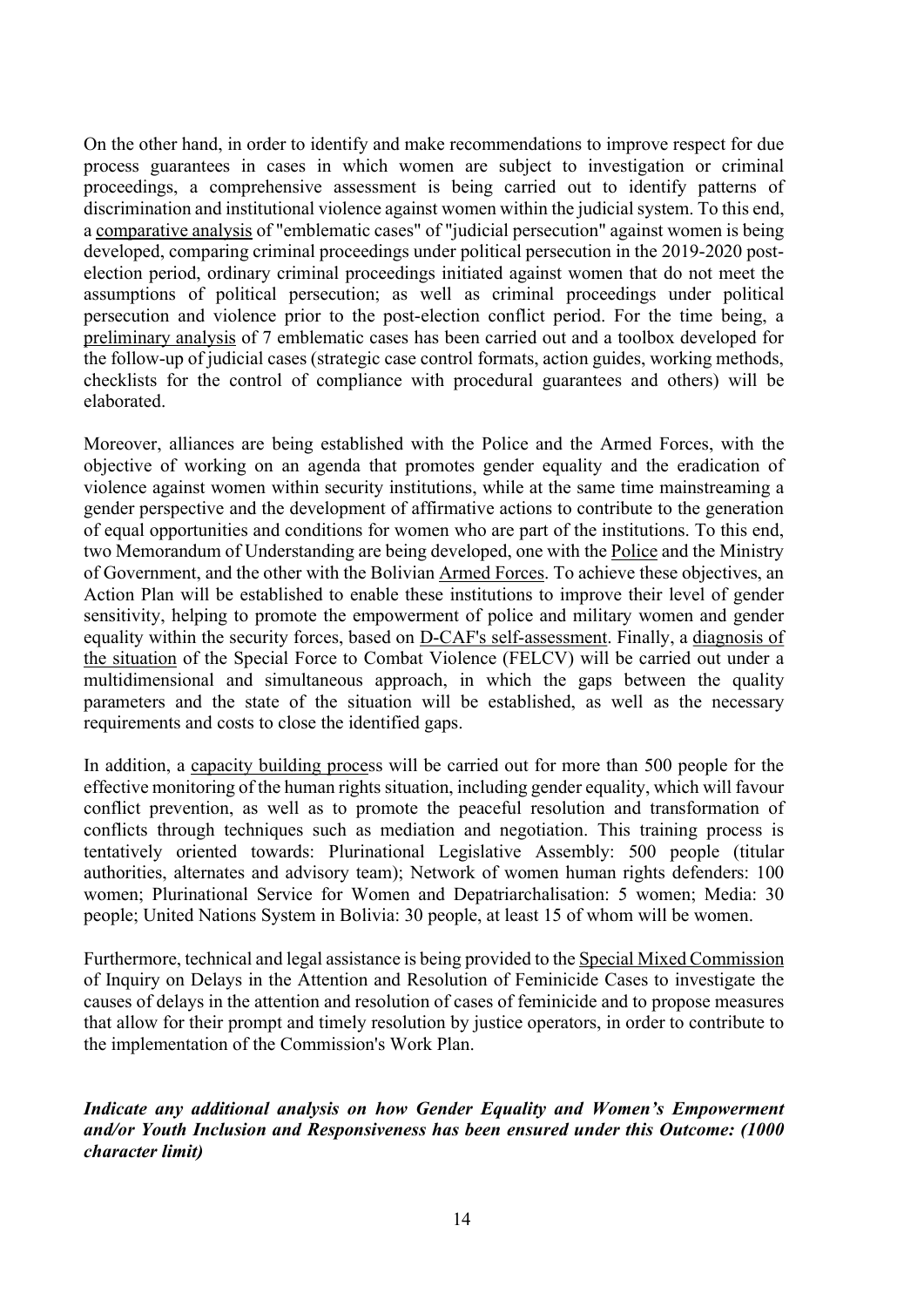A communication strategy is being designed and developed, adapted to different actors and stakeholders, which makes visible the gender and intersectional approach in the prevention of social conflicts, focusing on the themes of conflict management and prevention, defense of human and women's rights, culture of peace, gender and violence. This strategy will make visible the differentiated impact of conflicts and human rights violations on women and girls, while at the same time making visible their role as peace builders and conflict resolvers. Furthermore, a communication strategy is being implemented to accompany the work being carried out with the Youth Group that works with UN Women. Audiovisual capsules have been produced for UN Women Bolivia's social networks, highlighting the role of youth as peace builders and defenders of gender equality. In addition, as part of this strategy, a TIK TOK contest was launched on 21 April (World Creativity and Innovation Day), with three categories: I am young, and I build peace; I am young and I defend gender equality; and I am young and I am an agent of change. Two videos per category were uploaded on 12 June and the 3 videos with the most reactions on social media will be chosen. The winners will be invited to join the Network of Women Human Rights Defenders, receiving the corresponding training in their role as activists.

#### OUTCOME 4: "THE MANAGEMENT, MONITORING AND EVALUATION, ADVISORY (POLITICAL, ECONOMIC AND SOCIAL) AND COMMUNICATIONAL ACTIONS OF THE PROJECT GUARANTEE THE IMPLEMENTATION OF THE PROJECT IN A TIMELY MANNER".

#### Rate the current status of the outcome progress: On track Progress summary: (3000 character limit)

The project has allowed the consolidation of a series of institutional capacities within the system through the strategic analysis team coordinated by the RCO. With the completion of five rounds of opinion surveys up to May 2021, evidence was gathered for the analysis of the context and the construction of prospective socio-political scenarios.

The analysis team contains professionals from different agencies of the system and RCO officials. It combines multidisciplinary expertise including political, social and economic analysis. The different products produced by the unit have provided the UNCT with first-hand information and analysis for decision making, both at the strategic levels and in political relations with the government, as well as in defining the areas of sectoral and intersectoral intervention of each of the agencies.

The work of the analytical team has been particularly useful for the analysis of the events of the current year, which include the presidential electoral process, the relationship with the new authorities, the subnational electoral process and the necessary actions in a context of high polarization and social division.

Its inputs have also allowed the identification of a clear line of communication in which risks and opportunities have been evaluated in the face of political and economic contingencies, as well as support for the attention to the COVID-19 pandemic.

In a slow process of democratic and institutional redirection that will take several years to consolidate, the action of the strategic analysis unit is an indispensable element for the planning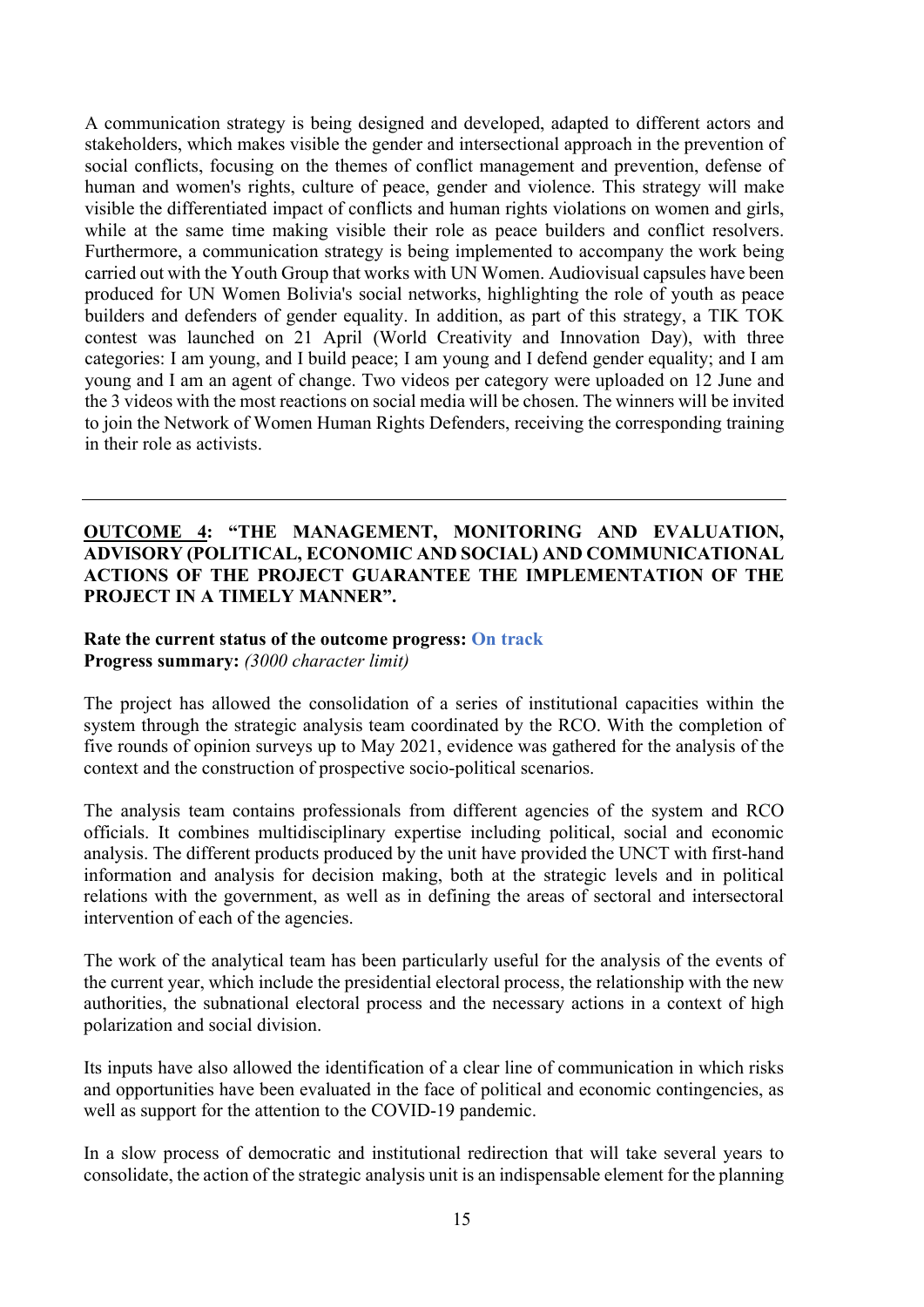of the system, especially considering the end of the current complementarity framework and the beginning of a new programming cycle that will start in 2022.

Regarding communicational actions, from 29 November to 5 December, the Assistant Secretary-General for Political Affairs and Peacebuilding and Peace Operations, Mr. Miroslav Jenča, undertook a mission to the cities of La Paz and Santa Cruz to reaffirm the UN's commitment to continue accompanying the country in the framework of the UN System-wide Peacebuilding Initiative in Bolivia.

UN Bolivia accompanied and facilitated the meetings, in addition to providing coverage of the mission on social media in coordination with DPPA. It also provided coverage of the signing of the commitment for the Second Phase of the project between the Ministry of Foreign Affairs and the United Nations. A press conference was convened, and a press release was prepared and disseminated on Mr. Jenca's statement at the end of his visit to the country. A media monitoring of the mission was also conducted.

In the first quarter of the year, the communications team continued to develop materials and support communications efforts for the promotion of human rights and gender equality through social media. In addition, the planning of the project report and communication products was carried out. In addition, project inputs and audio-visual materials were compiled for the project report and communication products. An exclusive interview with the Resident Coordinator was arranged for the newspaper La Razon, in which she commented on the progress of the Peacebuilding Initiative. The project began with the accompaniment of the electoral process and the respective media monitoring.

Given that the sub-national elections took place in March, a communication room was stablished during the first days with the participation of the task force formed by RCO, UNDP, OHCHR and UN Women to accompany the sub-national elections and monitor the media, with an emphasis on the electoral context and the human rights situation with a gender perspective. During the process, the communications team filmed and photographed the election. In addition, the SG's statements on the situation in Bolivia were disseminated.

In the second quarter of the year, the communication team coordinated with DPPA for the elaboration of the report and products according to the project's communication strategy. In a meeting with Fatimah Inayet, PBF-DPPA Public Information Officer, the platform for the presentation and dissemination of this report was defined.

## Indicate any additional analysis on how Gender Equality and Women's Empowerment and/or Youth Inclusion and Responsiveness has been ensured under this Outcome: (1000 character limit)

Since the beginning of the year, UN Women and UNDP organized a series of webinars and discussions with women candidates for the subnational elections. These events were widely disseminated through the social media of the Supreme Electoral Tribunal, Departmental Electoral Tribunals and UN System agencies in Bolivia.

On the occasion of Bolivian Women's Day, 8 March, UN Bolivia published a press release on the situation of women in the country, with emphasis on those in vulnerable situations, and to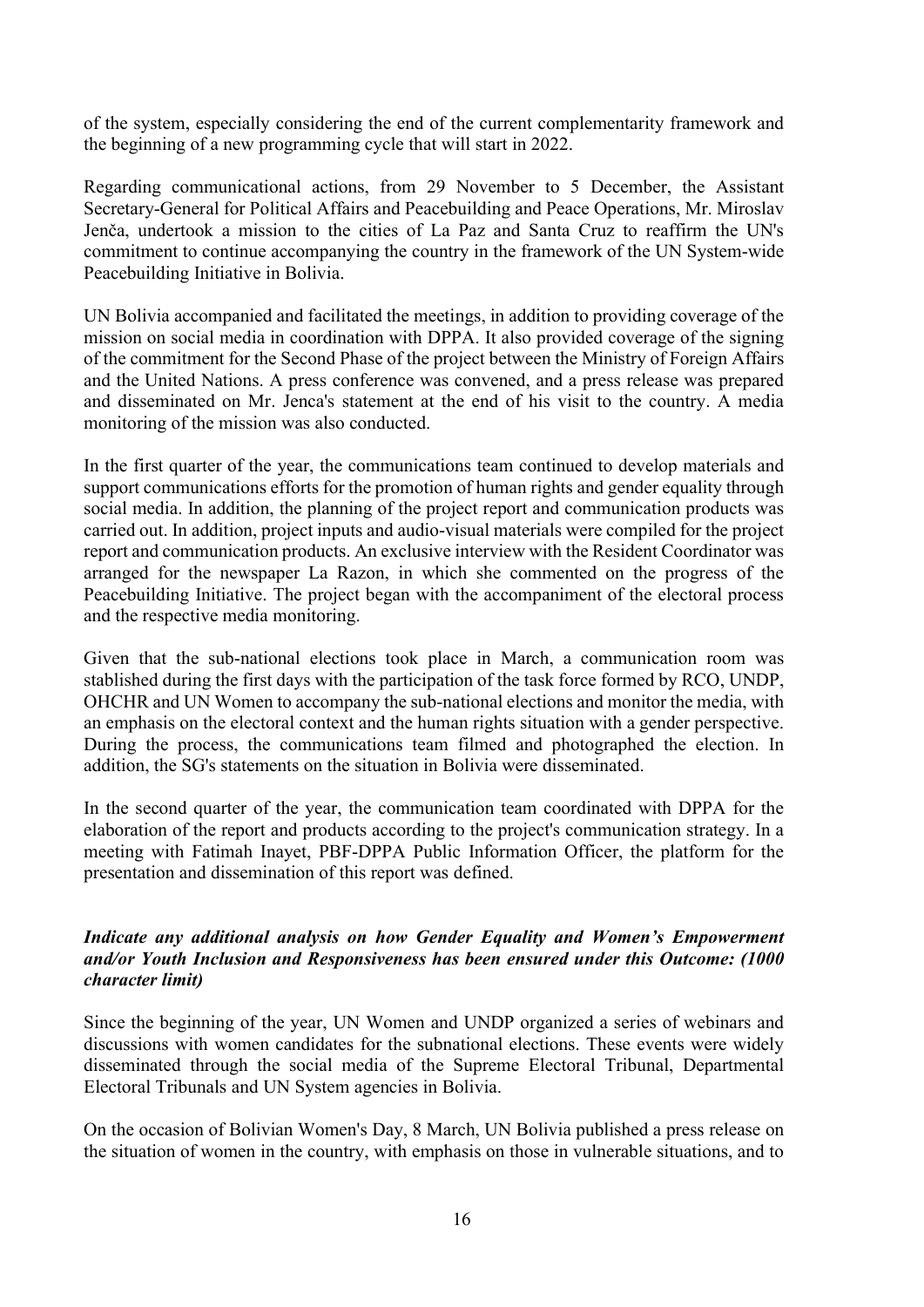recognize their great contribution to the recovery from the Covid-19 pandemic. This publication was picked up by the press and disseminated through social media.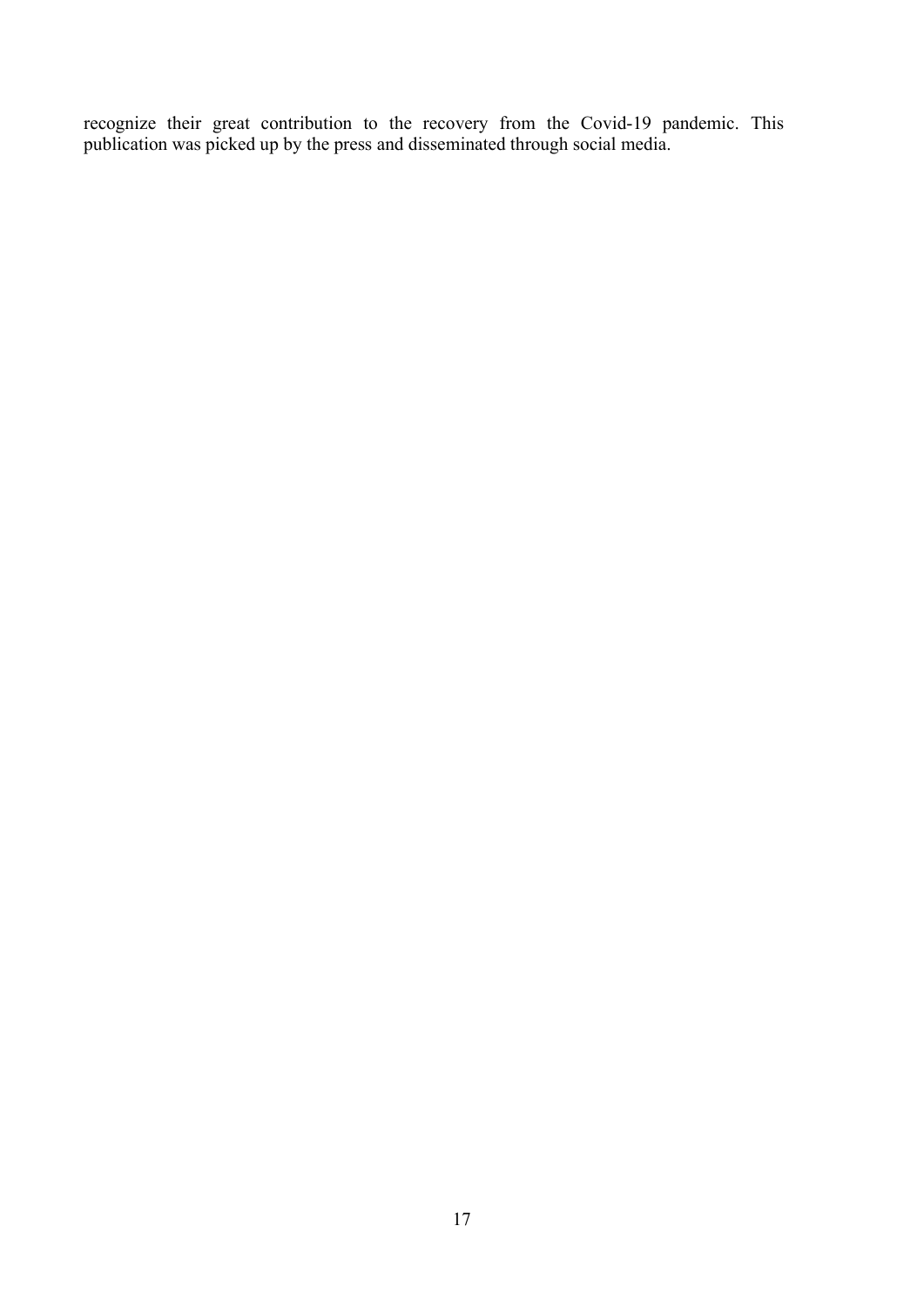# PART III: CROSS-CUTTING ISSUES

| <b>Monitoring:</b> Please list monitoring                                                                                                                                                                    | Do outcome indicators have baselines? please select  |
|--------------------------------------------------------------------------------------------------------------------------------------------------------------------------------------------------------------|------------------------------------------------------|
| activities undertaken in the reporting                                                                                                                                                                       | Has the project launched perception surveys or other |
| period (1000 character limit)                                                                                                                                                                                | community-based data collection? please select       |
| <b>Evaluation:</b> Has an evaluation been                                                                                                                                                                    | Evaluation budget (response required):               |
| conducted during the reporting period?                                                                                                                                                                       | If project will end in next six months, describe the |
| please select                                                                                                                                                                                                | evaluation preparations (1500 character limit):      |
| <b>Catalytic effects (financial):</b> Indicate<br>name of funding agent and amount of<br>additional non-PBF funding support that<br>has been leveraged by the project.                                       | Name of funder:<br>Amount:                           |
| <b>Other:</b> Are there any other issues<br>concerning project implementation that<br>you want to share, including any capacity<br>needs of the recipient organizations?<br>$(1500 \text{ character limit})$ |                                                      |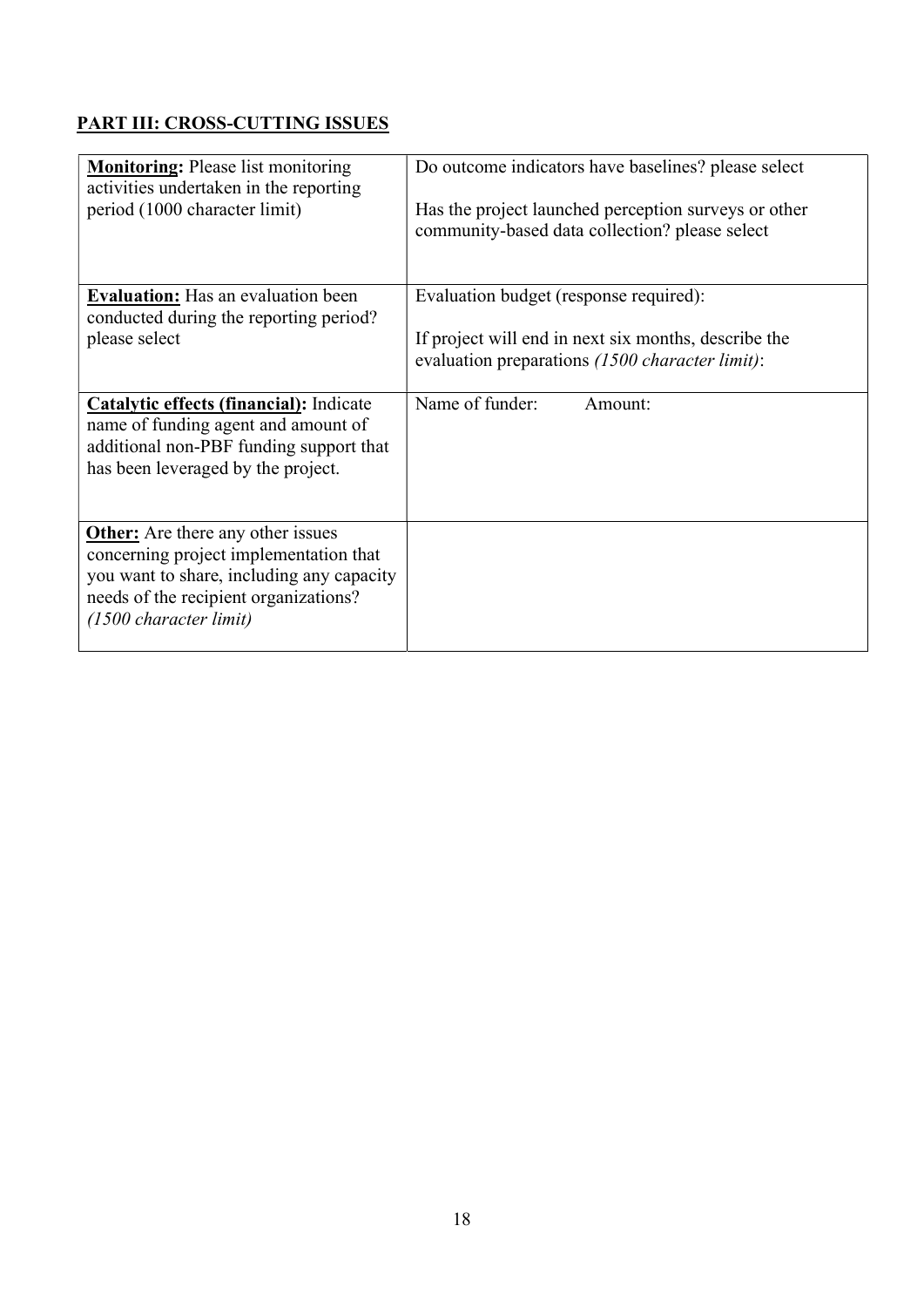# PART IV: COVID-19

Please respond to these questions if the project underwent any monetary or nonmonetary adjustments due to the COVID-19 pandemic.

- 1) Monetary adjustments: Please indicate the total amount in USD of adjustments due to COVID-19:  $\hat{\mathbf{S}}$
- 2) Non-monetary adjustments: Please indicate any adjustments to the project which did not have any financial implications:

In the case of the electoral support project, in 2020 the initial budget required revision in order to accommodate the special needs identified to ensure a safely environment during elections. Due to the restrictions imposed by the COVID-19 pandemic, many of the "dialogue events" were organized on-line, which led to a budgetary revision allowing resources available to the third phase of the project (July-December 2021).

In general terms for the program, the context of the pandemic had a significant impact on the implementation of its activities, mainly in terms of temporality. Particularly, the Dialogues Component was the most affected because the processes of meetings between sectors of society in conflict implied an approach and reflection that demands interaction and that is difficult to achieve by virtual means, much more in our environment.

For these reasons, it is necessary to ask the PBF for an extension of the Program in terms of time and with some adjustments in the current topic of the reunification of the Bolivian people.

Please select all categories which describe the adjustments made to the project (and include details in general sections of this report):

- $\Box$  Reinforce crisis management capacities and communications
- $\Box$  Ensure inclusive and equitable response and recovery
- $\boxtimes$  Strengthen inter-community social cohesion and border management
- $\Box$  Counter hate speech and stigmatization and address trauma
- $\Box$  Support the SG's call for a global ceasefire
- $\Box$  Other (please describe):

#### If relevant, please share a COVID-19 success story of this project *(i.e. how* adjustments of this project made a difference and contributed to a positive response to the pandemic/prevented tensions or violence related to the pandemic etc.)

OHCHR has continued to closely monitor the human rights situation in the context of the pandemic combined with the change of the government (National and Subnational), in which new social and political conflicts were likely to arise.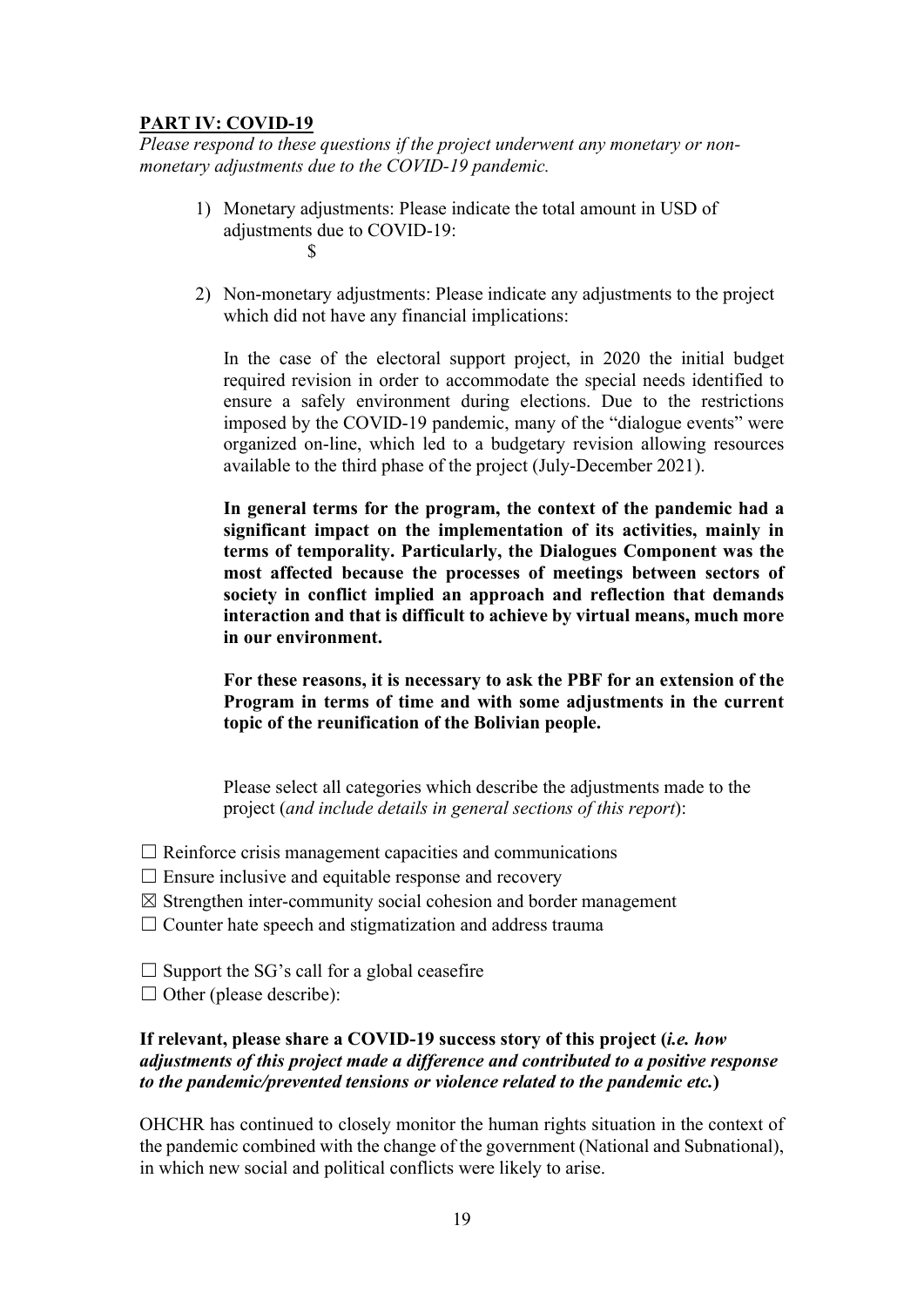The Penitentiary Regime under the Ministry on Interior was also supported in drafting Covid-19 guidelines to prevent and curb the contagions in the places of detention while protecting human rights of persons deprived of their liberty. As a result of the advocacy, some categories of prisoners (persons with disabilities, with HIV, elderly persons, those with chronic illnesses, etc) were included in the priority lists for vaccines.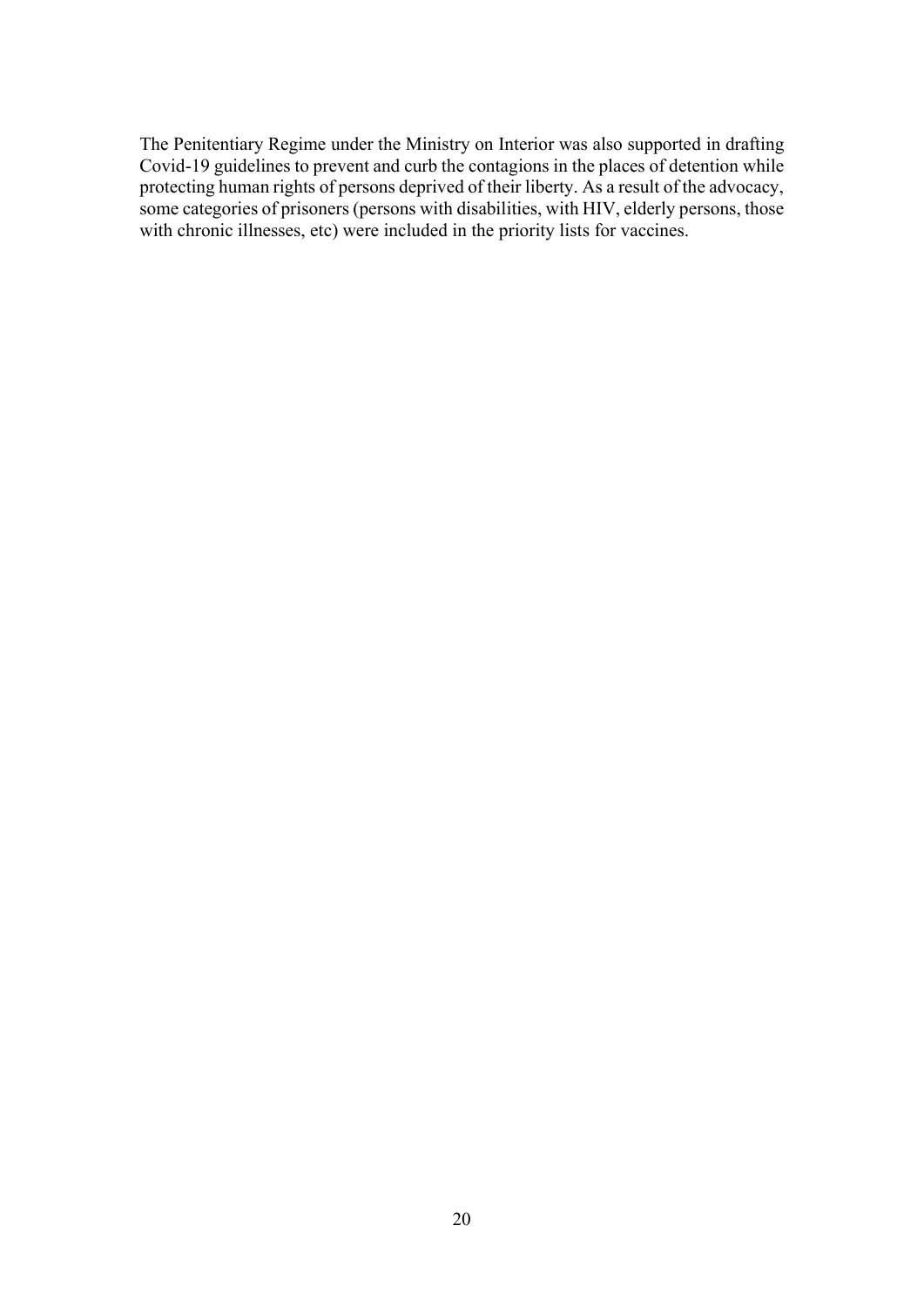#### PART V: INDICATOR BASED PERFORMANCE ASSESSMENT

Using the Project Results Framework as per the approved project document or any amendments- provide an update on the achievement of key indicators at both the outcome and output level in the table below (if your project has more indicators than provided in the table, select the most relevant ones with most relevant progress to highlight). Where it has not been possible to collect data on indicators, state this and provide any explanation. Provide gender and age disaggregated data. (300 characters max per entry)

|                                                                                                                                                                                                                                                                                                                                                                                                  | <b>Performance</b><br><b>Indicators</b>                                                                                                                                                                                                                                                                                                                                                        | <b>Indicator</b><br><b>Baseline</b> | End of<br>project<br>Indicator | Indicator<br><b>Milestone</b> | <b>Current indicator</b><br>progress | <b>Reasons for Variance/ Delay</b><br>(if any)                                                                                                                                                                                                                                                                                                                                                                                                                                                                                                                                                                                                                                                                                                   |
|--------------------------------------------------------------------------------------------------------------------------------------------------------------------------------------------------------------------------------------------------------------------------------------------------------------------------------------------------------------------------------------------------|------------------------------------------------------------------------------------------------------------------------------------------------------------------------------------------------------------------------------------------------------------------------------------------------------------------------------------------------------------------------------------------------|-------------------------------------|--------------------------------|-------------------------------|--------------------------------------|--------------------------------------------------------------------------------------------------------------------------------------------------------------------------------------------------------------------------------------------------------------------------------------------------------------------------------------------------------------------------------------------------------------------------------------------------------------------------------------------------------------------------------------------------------------------------------------------------------------------------------------------------------------------------------------------------------------------------------------------------|
| <b>Outcome 1</b><br><b>Sectores</b><br>encontrados de la<br>ciudadanía<br>participan en la<br>prevención y<br>superación de<br>conflictos,<br>identifican intereses<br>comunes, cooperan<br>en la realización de<br>objetivos<br>compartidos y<br>contribuyen a<br>definir una agenda<br>de políticas públicas<br>propicias para la<br>consolidación de la<br>paz y un desarrollo<br>sostenible. | Indicator 1.1<br>Nivel de confianza en el<br>diálogo como espacio de<br>canalización de prioridades<br>ciudadanas (desagregado<br>por grupo poblacionales:<br>mujeres, jóvenes y<br>poblaciones indígenas y/o<br>afrodescendientes),<br>Indicator 1.2<br>Agendas sectoriales e<br>intersectoriales renovadas y<br>construidas colectivamente.<br>para alimentar la Agenda<br>Pública Nacional. |                                     | <b>Target</b>                  |                               |                                      | En razón a la situación política inicial (gobierno de transición) y<br>posteriormente a las limitaciones ocasionadas por la pandemia<br>COVID-19, lamentablemente las consultas ciudadanas, los<br>encuentros departamentales y nacionales no pudieron<br>implementarse.<br>(Output 1.1, 1.2 y 1.3)<br>No obstante, desde inicios del año 2021, se viene explorando<br>redireccionar el Programa hacia una iniciativa de<br>Reconciliación/Reencuentro entre bolivianos y bolivianas. Este<br>proceso ha demandado bastante abogacía, consultas y diálogos con<br>distintos actores.<br>Los resultados de este análisis se completarán a fines del mes de<br>septiembre de 2021, fecha en la cual se propondrá una<br>reformulación ante el PBF. |
| Output 1.1<br>Espacios de diálogo<br>ciudadano para la<br>superación de                                                                                                                                                                                                                                                                                                                          | Indicator 1.1.1<br>Número de Propuestas<br>Ciudadanas sistematizadas.                                                                                                                                                                                                                                                                                                                          |                                     |                                |                               |                                      |                                                                                                                                                                                                                                                                                                                                                                                                                                                                                                                                                                                                                                                                                                                                                  |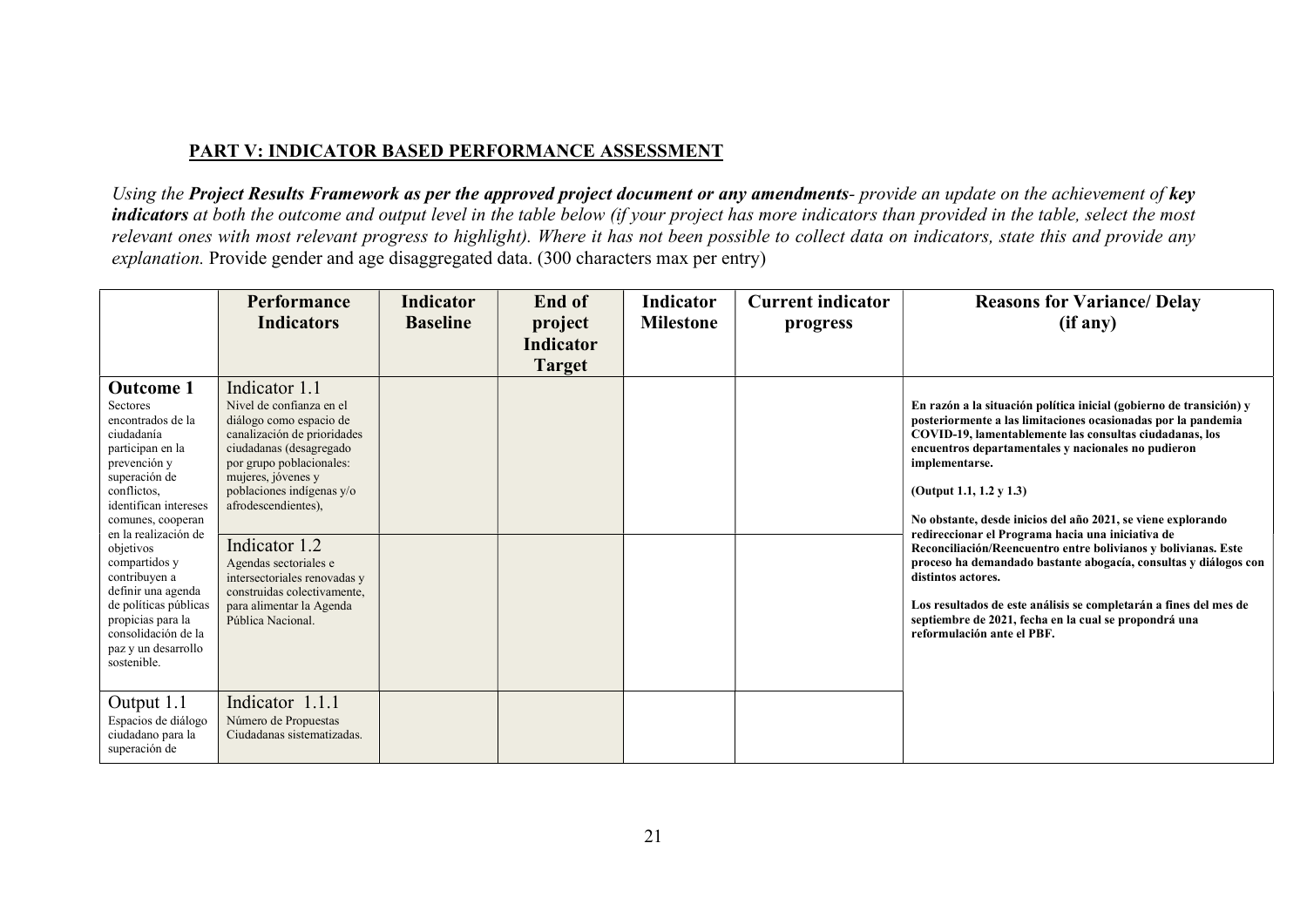|                                                                                                                      | Performance<br><b>Indicators</b>                                                                             | <b>Indicator</b><br><b>Baseline</b> | End of<br>project<br><b>Indicator</b> | <b>Indicator</b><br><b>Milestone</b> | <b>Current indicator</b><br>progress | <b>Reasons for Variance/ Delay</b><br>(if any) |
|----------------------------------------------------------------------------------------------------------------------|--------------------------------------------------------------------------------------------------------------|-------------------------------------|---------------------------------------|--------------------------------------|--------------------------------------|------------------------------------------------|
|                                                                                                                      |                                                                                                              |                                     | <b>Target</b>                         |                                      |                                      |                                                |
| conflictos e<br>identificación de<br>intereses comunes.<br>generan acuerdos<br>mínimos para la                       | Indicator 1.1.2<br>Número de consultas<br>ciudadanas realizadas.                                             |                                     |                                       |                                      |                                      |                                                |
| Agenda Nacional.                                                                                                     | Indicator 1.1.3<br>Porcentaje de mujeres y<br>jóvenes que participaron en<br>las consultas ciudadanas.       |                                     |                                       |                                      |                                      |                                                |
| Output 1.2<br>Acuerdos mínimos<br>departamentales<br>construidos a través<br>de plataformas de<br>diversos actores y | Indicator 1.2.1<br>Propuestas de acuerdos<br>mínimos departamentales<br>construidos colectivamente.          |                                     |                                       |                                      |                                      |                                                |
| grupos<br>representativos del<br>Departamento.                                                                       | Indicator 1.2.2<br>Número de encuentros<br>departamentales realizados                                        |                                     |                                       |                                      |                                      |                                                |
|                                                                                                                      | Indicator 1.2.3<br>Porcentaje de mujeres y<br>jóvenes que participan de<br>los encuentros<br>departamentales |                                     |                                       |                                      |                                      |                                                |
| Output 1.3<br>Acuerdos mínimos<br>nacionales<br>construidos a través<br>de plataformas de                            | Indicator 1.3.1<br>Propuesta de acuerdos<br>mínimos nacionales<br>construidos colectivamente.                |                                     |                                       |                                      |                                      |                                                |
| diversos actores y<br>grupos<br>representativos.                                                                     | Indicator 1.3.2<br>Número de mesas temáticas<br>realizadas                                                   |                                     |                                       |                                      |                                      |                                                |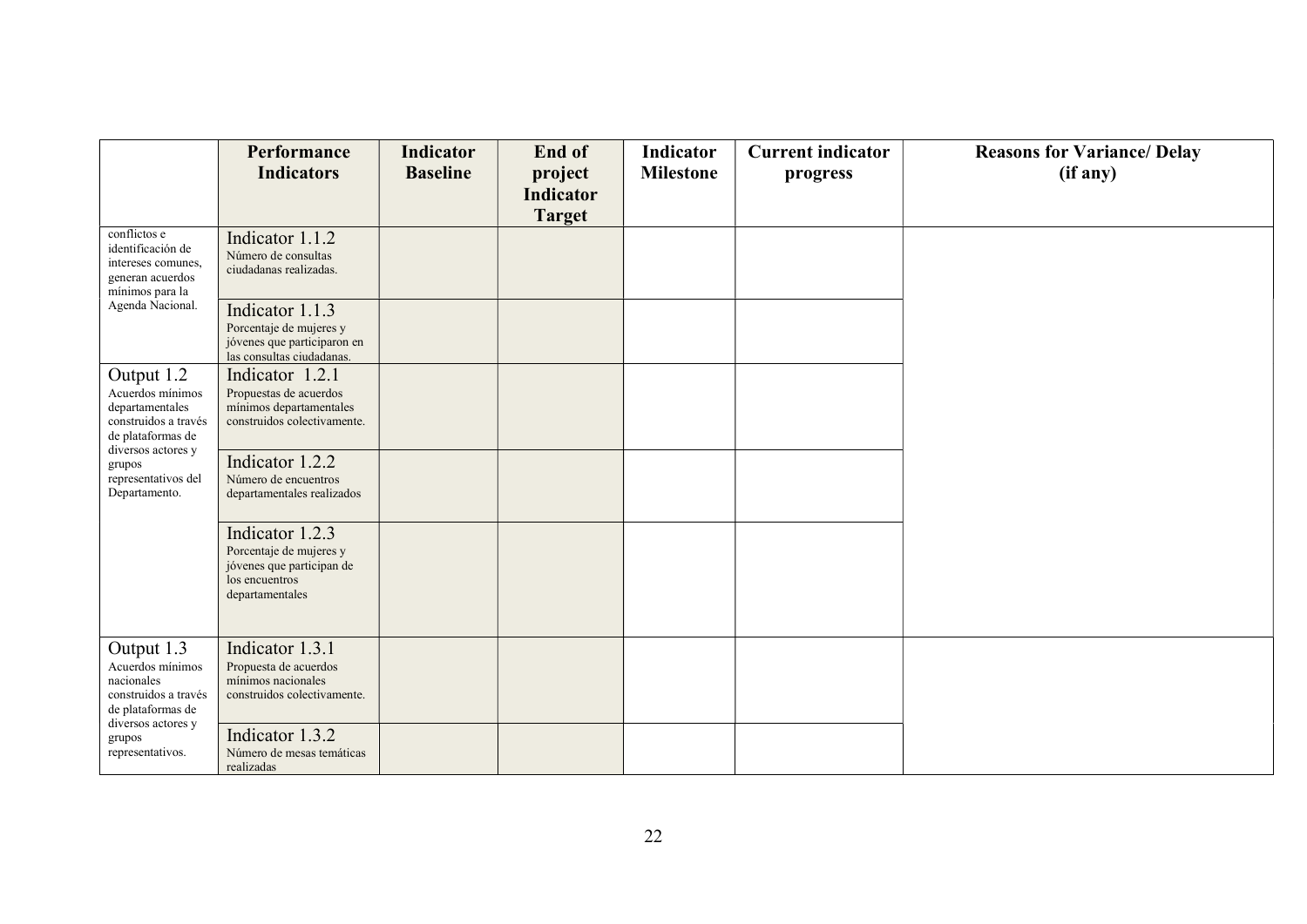|                                                                                                                                                                                                                                                                                                       | Performance<br><b>Indicators</b>                                                                                                                      | <b>Indicator</b><br><b>Baseline</b>                                                                                                                     | End of<br>project<br><b>Indicator</b><br><b>Target</b>                                                                         | <b>Indicator</b><br><b>Milestone</b> | <b>Current indicator</b><br>progress                                                   | <b>Reasons for Variance/ Delay</b><br>(if any)                                                                                                                                                                                                                                                                                                                                                                                                                                                                                                                                                                                                                                                                               |
|-------------------------------------------------------------------------------------------------------------------------------------------------------------------------------------------------------------------------------------------------------------------------------------------------------|-------------------------------------------------------------------------------------------------------------------------------------------------------|---------------------------------------------------------------------------------------------------------------------------------------------------------|--------------------------------------------------------------------------------------------------------------------------------|--------------------------------------|----------------------------------------------------------------------------------------|------------------------------------------------------------------------------------------------------------------------------------------------------------------------------------------------------------------------------------------------------------------------------------------------------------------------------------------------------------------------------------------------------------------------------------------------------------------------------------------------------------------------------------------------------------------------------------------------------------------------------------------------------------------------------------------------------------------------------|
|                                                                                                                                                                                                                                                                                                       | Indicator 1.3.3<br>Porcentaje de mujeres y<br>jóvenes que participan de las<br>mesas temáticas                                                        |                                                                                                                                                         |                                                                                                                                |                                      |                                                                                        |                                                                                                                                                                                                                                                                                                                                                                                                                                                                                                                                                                                                                                                                                                                              |
| Output 1.4<br>Necesidades y<br>demandas de los<br>grupos de mujeres<br>son integradas a las<br>Conversaciones<br>para el Futuro de<br>Bolivia, a través de<br>actoras cave en la<br>prevención de<br>posibles conflictos<br>y la reconstrucción<br>del tejido social y<br>consolidación de la<br>paz. | Indicator 1.4.1<br>Número de mujeres y<br>mujeres jóvenes que<br>fortalecen sus capacidades<br>para el diálogo y<br>negociación                       | $\overline{0}$                                                                                                                                          | 27                                                                                                                             | $\theta$                             | 66 jóvenes, de los cuales<br>52 eran mujeres, 9<br>hombres y 3 personas no<br>binarias | 66 jóvenes, de los cuales 52 eran mujeres, 9 hombres y 3 personas no<br>binarias<br>Posteriormente, se llevará a cabo un proceso de fortalecimiento de<br>capacidad sobre cuestiones de género y paz para 500 autoridades de la<br>Asamblea Legislativa Plurinacional y sus equipos técnicos:<br>- 500 autoridades de la Asamblea Legislativa Plurinacional y sus<br>equipos técnicos, considerando que las Cámaras están conformadas<br>por un total de 86 mujeres y 89 hombres;<br>- 100 mujeres que formarán parte de la Red de Mujeres Defensoras de<br>Derechos Humanos:<br>- 5 mujeres del Servicio Plurinacional de Mujeres y<br>Despatriarcalización;<br>- 30 Personas de ONU Bolivia: al menos 15 personas mujeres. |
|                                                                                                                                                                                                                                                                                                       | Indicator 1.4.2<br>Número de mesas de<br>diálogo que abordan las<br>necesidades específicas de<br>las mujeres en el proceso de<br>construcción de paz | $\Omega$                                                                                                                                                | 10                                                                                                                             | 5                                    | 2 dialogos 2020<br>3 diálogos 2021<br>5 diálogos en total                              | Los espacios de diálogo fueron postergados por el aplazamiento de las<br>elecciones. Este año se tuvieron 3 diálogos virtuales y se ha<br>establecido un acuerdo con el Comité Coordinador de Mujeres, que<br>realizará al menos 15 diálogos más.                                                                                                                                                                                                                                                                                                                                                                                                                                                                            |
| <b>Outcome 2</b><br>Conflictos<br>vinculados al<br>proceso electoral<br>son prevenidos,<br>manejados de<br>manera pacífica y                                                                                                                                                                          | Indicator 2.1<br>Mejora de la percepción de<br>confianza de la población<br>sobre el Órgano<br>Plurinacional Electoral en<br>encuestas nacionales.    | Según Página 7, de<br>acuerdo con datos<br>de la empresa<br>Mercados y<br>Muestras, para el 29<br>de septiembre de<br>2019, el 68% de los<br>bolivianos | Al menos 60% de la<br>ciudadanía aprueba la<br>gestión de los<br>procesos electorales<br>2020-2021 por el<br>OEP (50% mujeres) | 53%                                  | 53% de la población aprueba<br>la gestión del OEP (Encuesta<br>flash ONU-OCR, 1/10/20) | El OEP con apoyo del PNUD está actualmente trabajando en una<br>nueva encuesta sobre la percepción del OEP. Los datos de esta estarán<br>disponibles a partir de fines de junio 2021.                                                                                                                                                                                                                                                                                                                                                                                                                                                                                                                                        |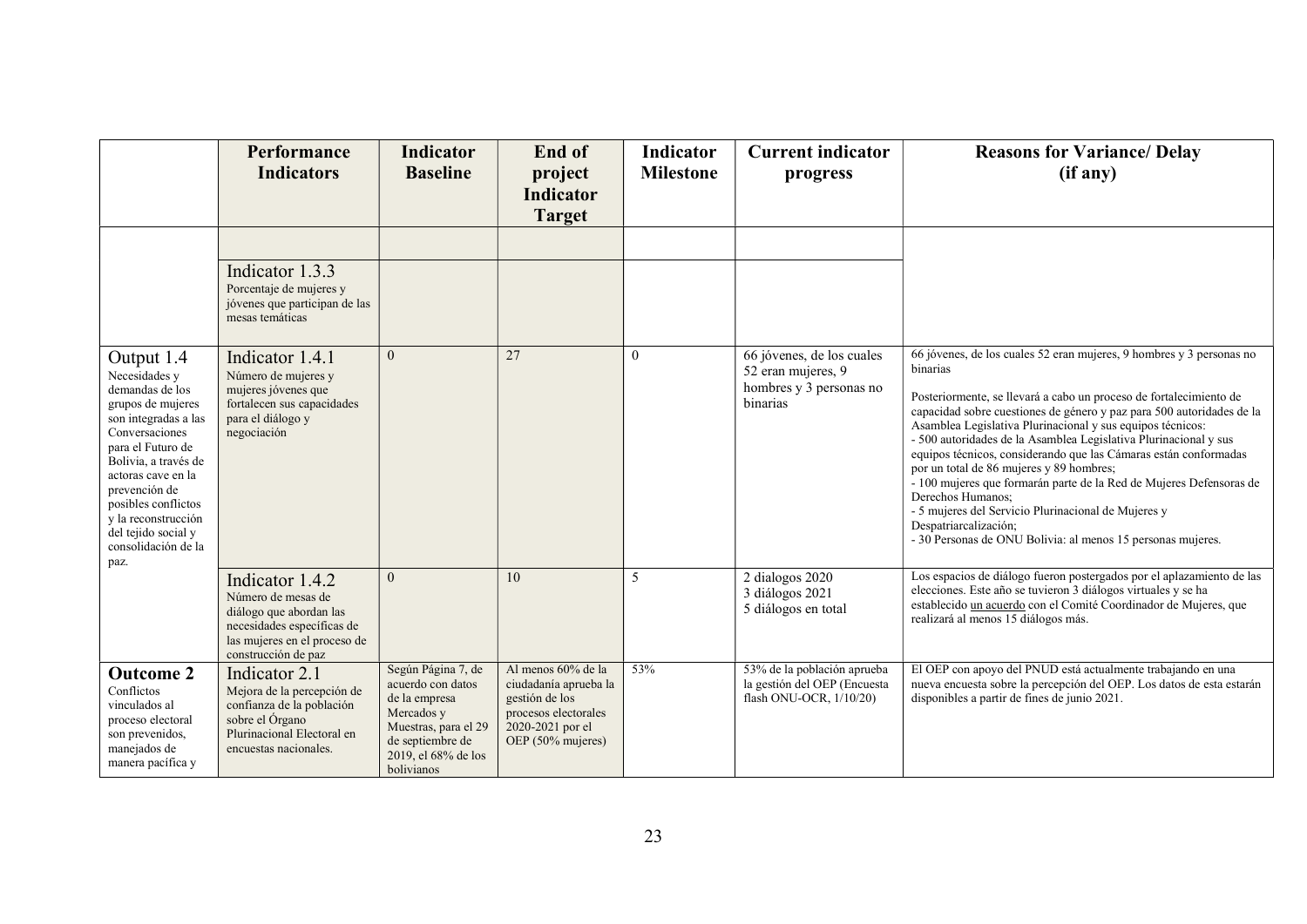|                                                                            | Performance<br><b>Indicators</b>                                                                                                         | <b>Indicator</b><br><b>Baseline</b>                                                                                                                                                                                                                                                                                                | End of                                                                                                                                                               | <b>Indicator</b><br><b>Milestone</b>                                                                                                                                                                                                  | <b>Current indicator</b>                                                                                   | <b>Reasons for Variance/ Delay</b>                                                                                                   |
|----------------------------------------------------------------------------|------------------------------------------------------------------------------------------------------------------------------------------|------------------------------------------------------------------------------------------------------------------------------------------------------------------------------------------------------------------------------------------------------------------------------------------------------------------------------------|----------------------------------------------------------------------------------------------------------------------------------------------------------------------|---------------------------------------------------------------------------------------------------------------------------------------------------------------------------------------------------------------------------------------|------------------------------------------------------------------------------------------------------------|--------------------------------------------------------------------------------------------------------------------------------------|
|                                                                            |                                                                                                                                          |                                                                                                                                                                                                                                                                                                                                    | project<br><b>Indicator</b>                                                                                                                                          |                                                                                                                                                                                                                                       | progress                                                                                                   | (if any)                                                                                                                             |
|                                                                            |                                                                                                                                          |                                                                                                                                                                                                                                                                                                                                    | <b>Target</b>                                                                                                                                                        |                                                                                                                                                                                                                                       |                                                                                                            |                                                                                                                                      |
| canalizados a las<br>autoridades<br>competentes                            |                                                                                                                                          | consideraba cierta<br>la posibilidad de<br>fraude electoral en<br>el proceso<br>eleccionario de<br>octubre<br>· Según<br>información de<br>Correo del Sur,<br>basada en las<br>conclusiones de la<br>empresa Ciesmori,<br>para el 12 de<br>octubre de 2019, el<br>45.8% de los<br>bolivianos no<br>aprobaba la gestión<br>del OEP. |                                                                                                                                                                      |                                                                                                                                                                                                                                       |                                                                                                            |                                                                                                                                      |
|                                                                            | Indicator 2.2<br>Evidencias<br>serias<br>de<br>irregularidades en el proceso<br>de las elecciones generales y<br>subnacionales 2020-2021 | Observaciones<br>electorales<br>internacional y<br>auditoria (OEA)<br>detectaron serias<br>irregularidades en el<br>proceso electoral<br>2019                                                                                                                                                                                      | Misiones<br>internacionales de<br>observación electoral<br>no detectan serias<br>irregularidades que<br>cuestionen la<br>legitimidad de los<br>procesos electorales. | Misiones<br>internacionales<br>(OEA, UNIORE y<br>misiones<br>nacionales<br>(Observa Bolivia y<br>ODC) ratifican<br>elecciones<br>transparentes,<br>imparciales,<br>creíbles, sin<br>irregularidades<br>que afecten los<br>resultados. | Las elecciones subnacionales<br>del 07 de marzo se realizaron<br>en un ambiente democrático y<br>pacífico. |                                                                                                                                      |
| Output 2.1<br>Mesas de diálogo<br>entre el TSE/TED y<br>las organizaciones | Indicator 2.1.1<br>Número de participantes en<br>las mesas de diálogos.                                                                  | $\theta$                                                                                                                                                                                                                                                                                                                           | 300                                                                                                                                                                  | 180                                                                                                                                                                                                                                   | Aprox. 2000                                                                                                | Debido a la alta cantidad de mesas de diálogos realizadas a nivel<br>nacional y departamental, el target ha sido altamente superado. |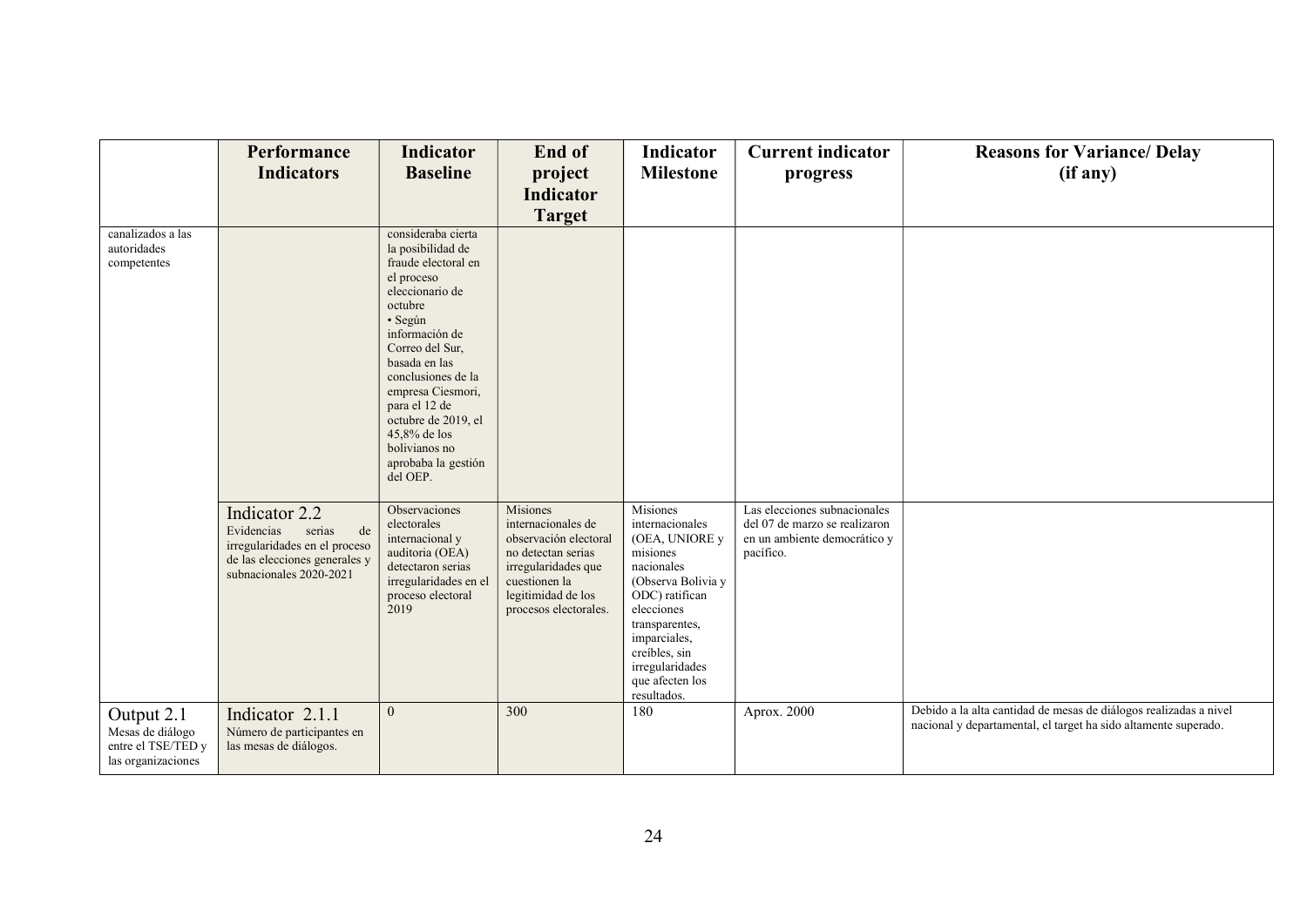|                                                                                                                           | Performance<br><b>Indicators</b>                                                                                                                                                                           | <b>Indicator</b><br><b>Baseline</b> | End of<br>project<br><b>Indicator</b><br><b>Target</b> | <b>Indicator</b><br><b>Milestone</b> | <b>Current indicator</b><br>progress | <b>Reasons for Variance/ Delay</b><br>(if any)                                                                                                                                     |
|---------------------------------------------------------------------------------------------------------------------------|------------------------------------------------------------------------------------------------------------------------------------------------------------------------------------------------------------|-------------------------------------|--------------------------------------------------------|--------------------------------------|--------------------------------------|------------------------------------------------------------------------------------------------------------------------------------------------------------------------------------|
| políticas a nivel<br>nacional y<br>departamental<br>realizadas                                                            | Indicator 2.1.2<br>Número de mesas de<br>diálogo entre el TSE y las<br>organizaciones políticas.                                                                                                           | $\theta$                            | 30                                                     | 50                                   | 140                                  |                                                                                                                                                                                    |
|                                                                                                                           | Indicator 2.1.3<br>Número de códigos de<br>conducta para desarrollo<br>electoral democrático y<br>pacífico firmados                                                                                        | $\theta$                            | 10                                                     | 6                                    | 14                                   | Se ha firmado un acuerdo nacional para las elecciones subnacionales y<br>varios a nivel departamental para elecciones pacífico y seguras.                                          |
| Output 2.2<br>Mesas de dialogo<br>del OEP con<br>Organizaciones de<br>Sociedad Civil<br>priorizando zonas<br>sensibles al | Indicator 2.2.1<br>Número de participantes de<br>mesas de diálogos del OEP<br>con Organizaciones de la<br>Sociedad Civil.                                                                                  | $\theta$                            | 300                                                    | 250                                  | 1000                                 | Debido a la alta cantidad de mesas de diálogos realizadas a nivel<br>nacional y departamental, el target ha sido altamente superado.                                               |
| conflicto /El Alto,<br>La Paz,<br>Sacaba/Chapare,<br>Cochabamba,<br>Yapacani, Santa<br>Cruz, Potosí,<br>Sucre).           | Indicator 2.2.2<br>Número de Foros políticos<br>entre candidatos de la<br>contienda electoral<br>(diputados, senadores).                                                                                   | $\theta$                            | 50                                                     | 20                                   | 25                                   |                                                                                                                                                                                    |
|                                                                                                                           | Indicator 2.2.3<br>Piezas de<br>información/comunicación<br>que reflejan los contenidos<br>de los encuentros entre<br>medios y el Órgano electoral<br>difundidas en medios de<br>comunicación, a través de | $\mathbf{0}$                        | 40                                                     | 20                                   | 40                                   | El PNUD apoyó la producción de piezas de información sobre el<br>proceso electoral, la participación de mujeres, pueblos indígenas<br>difundidas a nivel nacional y departamental. |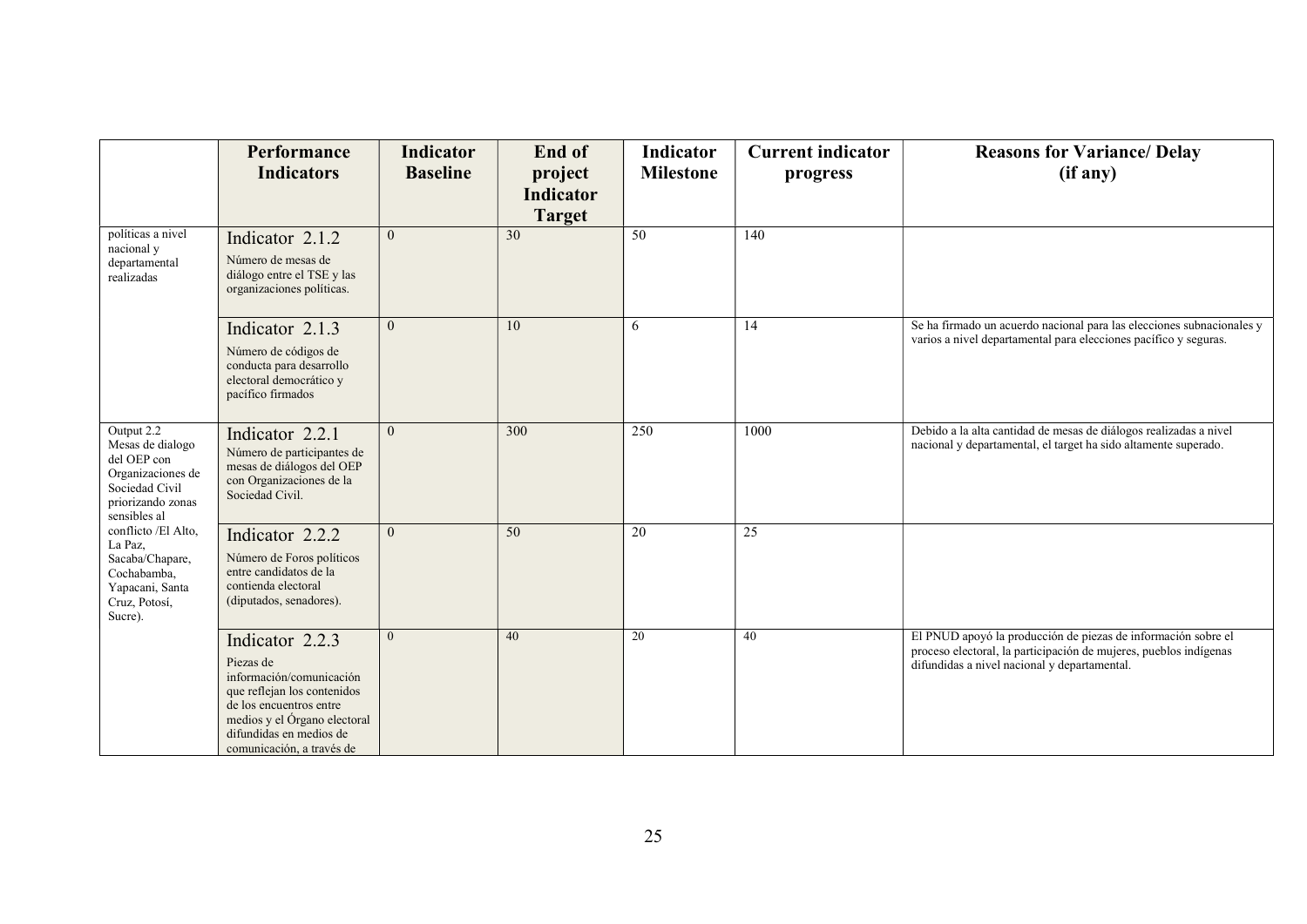|                                                                                                                                                                  | Performance<br><b>Indicators</b>                                                                                                                                                | <b>Indicator</b><br><b>Baseline</b> | End of<br>project<br><b>Indicator</b><br><b>Target</b> | <b>Indicator</b><br><b>Milestone</b> | <b>Current indicator</b><br>progress | <b>Reasons for Variance/ Delay</b><br>(if any)                                                                                                  |
|------------------------------------------------------------------------------------------------------------------------------------------------------------------|---------------------------------------------------------------------------------------------------------------------------------------------------------------------------------|-------------------------------------|--------------------------------------------------------|--------------------------------------|--------------------------------------|-------------------------------------------------------------------------------------------------------------------------------------------------|
|                                                                                                                                                                  | organizaciones de la<br>sociedad civil y otros.                                                                                                                                 |                                     |                                                        |                                      |                                      |                                                                                                                                                 |
| Output 2.3<br>Encuentros de<br>diálogo democrático<br>intra e inter<br>partidarios de<br>candidatas mujeres,<br>jóvenes y de<br>pueblos indígenas<br>que generen | Indicator 2.3.1<br>Número de programas de<br>capacitación organizados<br>para alentar a las mujeres a<br>participar en las elecciones<br>de 2020-2021.                          | $\theta$                            | $\overline{20}$                                        | 6                                    | 12                                   | 12 encuentros con candidatas mujeres en las elecciones generales 2020<br>y subnacionales 2021.                                                  |
| acuerdos para<br>impulsar y<br>promover los<br>derechos de las<br>mujeres, jóvenes y<br>pueblos indígenas.                                                       | Indicator 2.3.2<br>Número de programas de<br>capacitación para promover<br>la participación e inclusión<br>de los pueblos indígenas en<br>el proceso electoral                  | $\theta$                            | 20                                                     | 50                                   | 100                                  | Facilitadores contratados por el PNUD realizaron capacitaciones en las<br>comunidades de las circunscripciones indígenas en las dos elecciones. |
|                                                                                                                                                                  | Indicator 2.3.3<br>Número de debates de<br>candidatas mujeres, jóvenes<br>y pueblos indígenas durante<br>el proceso electoral.                                                  | $\theta$                            | $\overline{5}$                                         | 15                                   | 20                                   | Debates entre mujeres, jóvenes y pueblos indígenas candidatos a<br>diputados de la Asamblea Legislativa a nivel nacional y<br>departamental.    |
| <b>Outcome 3</b><br>El ejercicio de los<br>derechos humanos,<br>con especial<br>atención a los<br>civiles y políticos,<br>es monitoreado                         | Indicator 3.a<br>Medidas de protección a los<br>derechos humanos tomadas<br>por autoridades locales con<br>base a los informes de<br>OACNUDH y de<br>Organizaciones nacionales. | N/A                                 | 20                                                     |                                      |                                      |                                                                                                                                                 |
| efectivamente por<br>actores locales e                                                                                                                           | Indicator 3 b:                                                                                                                                                                  |                                     |                                                        |                                      |                                      |                                                                                                                                                 |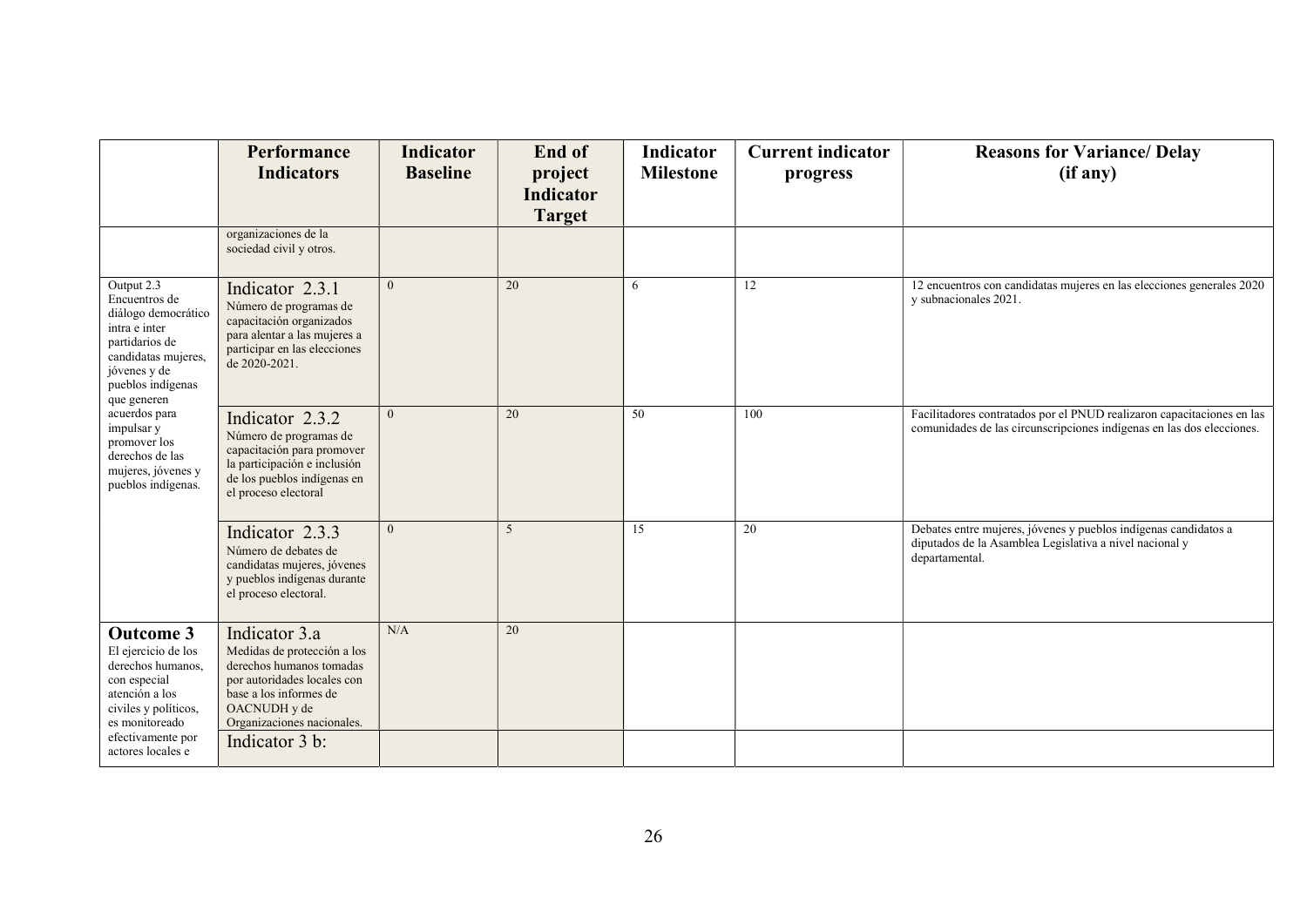|                                                                                                                                                                                                                   | Performance                                                                                                                                                | <b>Indicator</b> | End of                                                    | <b>Indicator</b> | <b>Current indicator</b>                                                                                                                                                                                                                                                                                                                                                                                                                                                                                                                                                                                                                                                                                                                | <b>Reasons for Variance/ Delay</b>                                                                                 |
|-------------------------------------------------------------------------------------------------------------------------------------------------------------------------------------------------------------------|------------------------------------------------------------------------------------------------------------------------------------------------------------|------------------|-----------------------------------------------------------|------------------|-----------------------------------------------------------------------------------------------------------------------------------------------------------------------------------------------------------------------------------------------------------------------------------------------------------------------------------------------------------------------------------------------------------------------------------------------------------------------------------------------------------------------------------------------------------------------------------------------------------------------------------------------------------------------------------------------------------------------------------------|--------------------------------------------------------------------------------------------------------------------|
|                                                                                                                                                                                                                   | <b>Indicators</b>                                                                                                                                          | <b>Baseline</b>  | project                                                   | <b>Milestone</b> | progress                                                                                                                                                                                                                                                                                                                                                                                                                                                                                                                                                                                                                                                                                                                                | (if any)                                                                                                           |
|                                                                                                                                                                                                                   |                                                                                                                                                            |                  | Indicator                                                 |                  |                                                                                                                                                                                                                                                                                                                                                                                                                                                                                                                                                                                                                                                                                                                                         |                                                                                                                    |
|                                                                                                                                                                                                                   |                                                                                                                                                            |                  | <b>Target</b>                                             |                  |                                                                                                                                                                                                                                                                                                                                                                                                                                                                                                                                                                                                                                                                                                                                         |                                                                                                                    |
| internacionales, y<br>las elecciones se<br>desarrollan libres de                                                                                                                                                  | Mecanismo de seguimiento<br>de la situación de derechos<br>humanos funcionando.                                                                            |                  |                                                           |                  |                                                                                                                                                                                                                                                                                                                                                                                                                                                                                                                                                                                                                                                                                                                                         |                                                                                                                    |
| violencia, con<br>especial atención a<br>la violencia contra<br>mujeres candidatas<br>y votantes.                                                                                                                 | Indicator 3.c<br>Porcentaje de reportes de<br>violencia contra las mujeres<br>en el contexto electoral que<br>son atendidos y resueltos en<br>tiempo real. | $\theta$         | 80%                                                       | 100%             | Los informes generados por<br>ONU Mujeres para<br>monitorear casos de violencia<br>y violación de los derechos de<br>las mujeres están 100%<br>enfocados en la población<br>objetivo. Se adjunta un<br>informe sobre la situación<br>electoral y el monitoreo de la<br>violación de los derechos de<br>las mujeres.                                                                                                                                                                                                                                                                                                                                                                                                                     | Se ha desarrollado una estrategia que incluye datos sobre casos<br>tratados por el Órgano Electoral Plurinacional. |
| Output 3.1<br>La situación de los<br>derechos humanos y<br>las probables<br>violaciones de los<br>derechos civiles y<br>políticos son<br>monitoreadas y se<br>cuenta con<br>información fiable<br>sobre la misma. | Indicator 3.1.1<br>Número de casos<br>monitoreados y<br>documentados.<br>Baseline: 0<br>Target:                                                            | $\mathbf{0}$     | $30(50\%$ de los casos<br>son de mujeres, 15%<br>jóvenes) |                  | En los períodos<br>preelectorales, el OHCHR<br>prestó especial atención a los<br>incidentes vigilados y a la<br>discriminación, la incitación<br>al odio y la incitación a la<br>violencia, incluso contra<br>candidatos y candidatas,<br>personal electoral, así como a<br>las limitaciones a las<br>libertades de reunión pacífica,<br>expresión y opinión. El<br>OHCHR registró 47<br>incidentes de violencia<br>política durante la campaña<br>electoral del 6 de septiembre<br>al 15 de octubre de 2020. De<br>los 47 incidentes de violencia<br>registrados, 38 corresponden<br>a ataques contra partidarios<br>de partidos políticos y cuatro<br>habrían ocurrido en el<br>contexto de enfrentamientos<br>entre simpatizantes de |                                                                                                                    |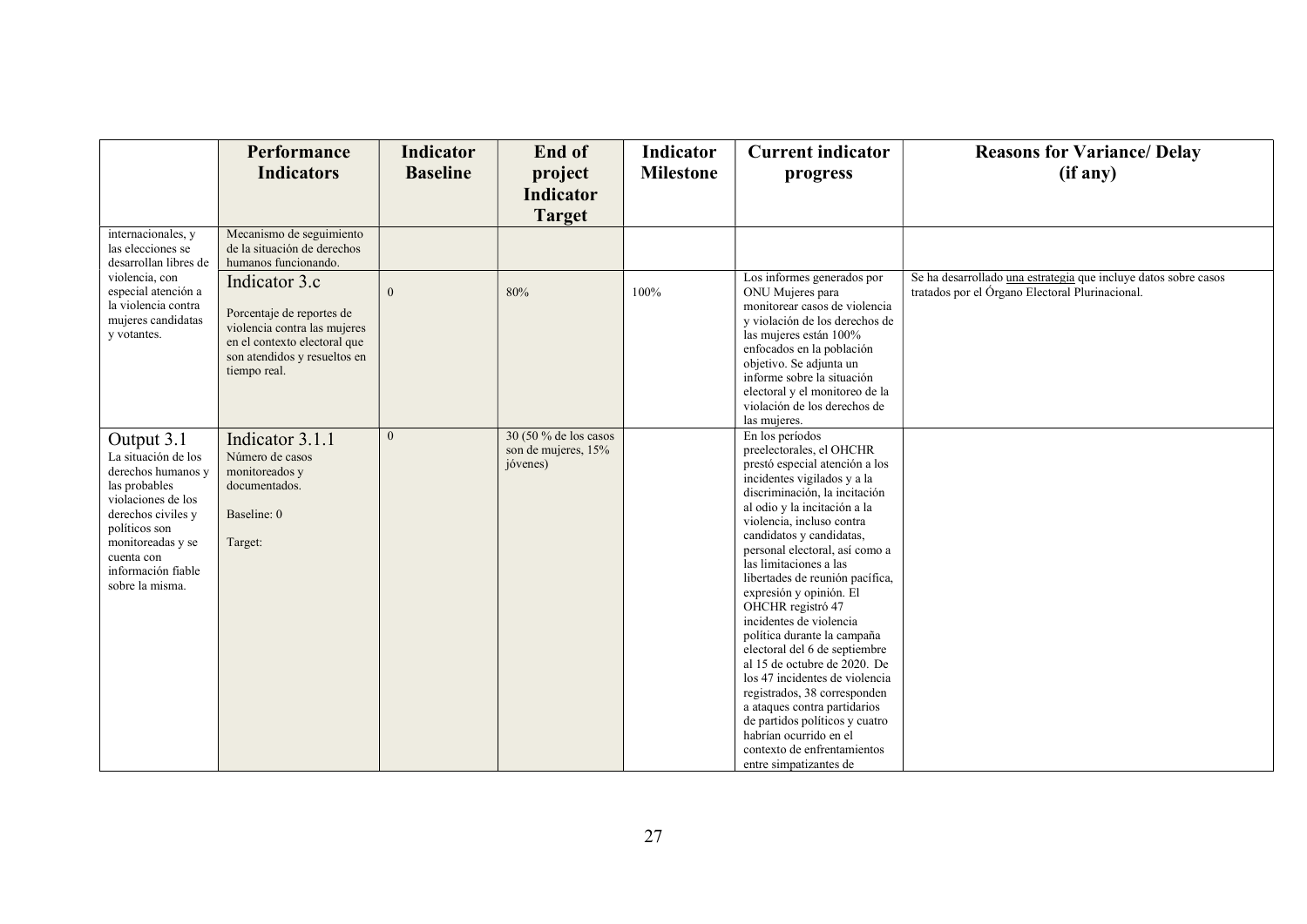| Performance<br><b>Indicators</b>                                                      | Indicator<br><b>Baseline</b> | End of<br>project<br>Indicator<br><b>Target</b> | Indicator<br><b>Milestone</b> | <b>Current indicator</b><br>progress                                                                                                                                                                                                                                                                                                                                                                                                                                                                                                                                                                                                                                                                              | <b>Reasons for Variance/ Delay</b><br>(if any) |
|---------------------------------------------------------------------------------------|------------------------------|-------------------------------------------------|-------------------------------|-------------------------------------------------------------------------------------------------------------------------------------------------------------------------------------------------------------------------------------------------------------------------------------------------------------------------------------------------------------------------------------------------------------------------------------------------------------------------------------------------------------------------------------------------------------------------------------------------------------------------------------------------------------------------------------------------------------------|------------------------------------------------|
|                                                                                       |                              |                                                 |                               | partidos políticos<br>antagónicos; dos a actos de<br>hostigamiento contra<br>autoridades electorales y<br>judiciales, y tres a ataques<br>contra periodistas que cubrían<br>eventos de campaña política.<br>OHCHR también identificó<br>que, de los 47 incidentes de<br>violencia, seis de esos<br>incidentes estaban dirigidos<br>específicamente contra<br>mujeres simpatizantes de los<br>partidos políticos.<br>El 18 de octubre de 2020<br>(elecciones generales),<br>OHCHR supervisó un total de<br>30 mesas electorales en 6<br>departamentos. El 7 de marzo<br>de 2021 (elecciones<br>subnacionales), OHCHR<br>supervisó un total de 53<br>mesas electorales, incluida la<br>votación en cinco prisiones. |                                                |
| Indicator 3.1.2<br>Número de misiones de<br>verificación al terreno<br>efectuadas     | $\overline{0}$               | 10                                              |                               |                                                                                                                                                                                                                                                                                                                                                                                                                                                                                                                                                                                                                                                                                                                   |                                                |
| Indicator 3.1.3<br>Número de informes<br>periódicos generados por<br>OACNUDH sobre la | $\mathbf{0}$                 | 18                                              |                               |                                                                                                                                                                                                                                                                                                                                                                                                                                                                                                                                                                                                                                                                                                                   |                                                |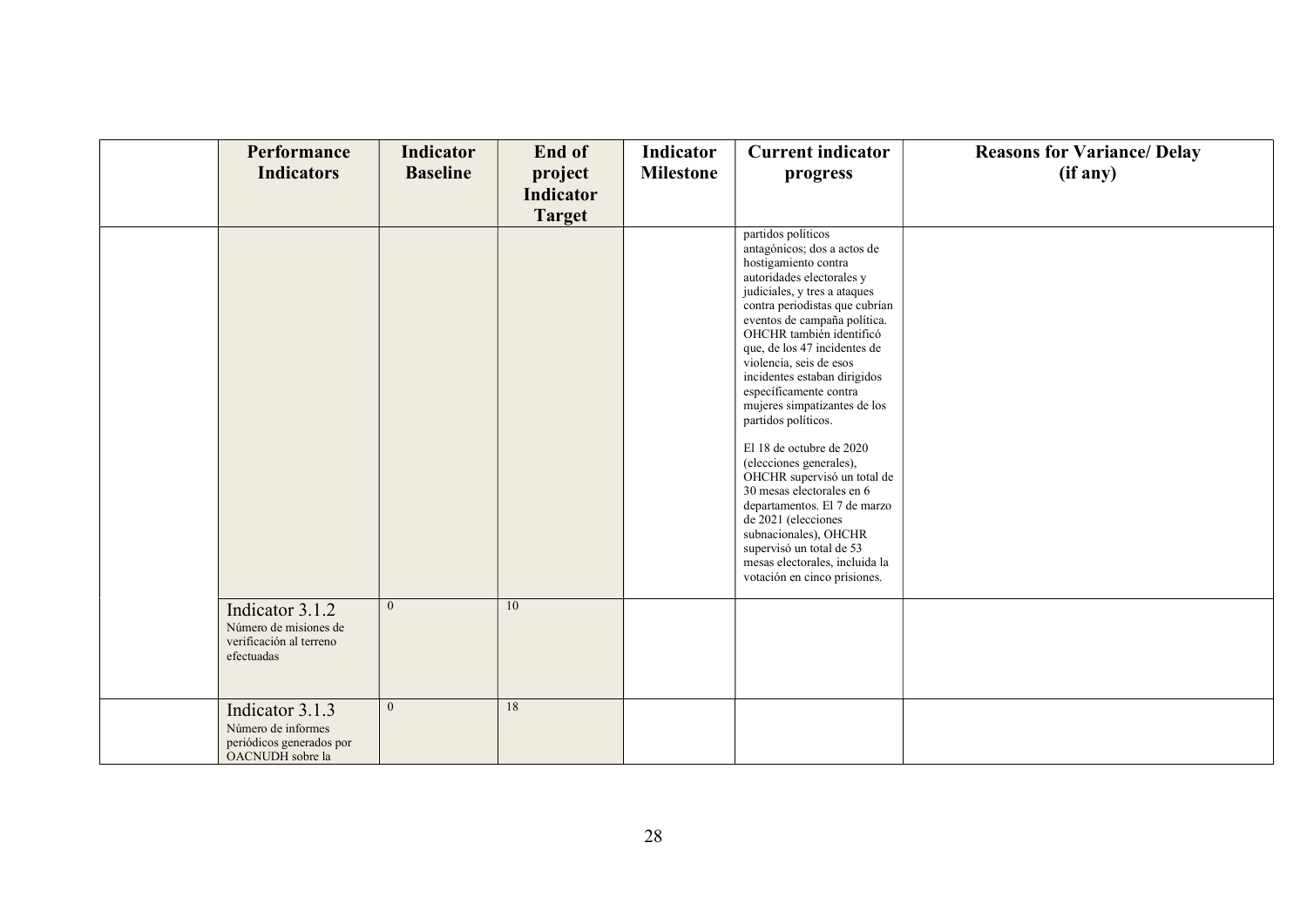|                                                                                                                                                                                                                                                                                                               | Performance<br><b>Indicators</b>      | <b>Indicator</b><br><b>Baseline</b>                                                                                                                                  | End of<br>project<br>Indicator | <b>Indicator</b><br><b>Milestone</b> | <b>Current indicator</b><br>progress                                                                                                                                                                                                                                                                                                                                                                                                                                                                                                                                                                                                                                                                                                                                                                                                                                                  | <b>Reasons for Variance/ Delay</b><br>(if any) |
|---------------------------------------------------------------------------------------------------------------------------------------------------------------------------------------------------------------------------------------------------------------------------------------------------------------|---------------------------------------|----------------------------------------------------------------------------------------------------------------------------------------------------------------------|--------------------------------|--------------------------------------|---------------------------------------------------------------------------------------------------------------------------------------------------------------------------------------------------------------------------------------------------------------------------------------------------------------------------------------------------------------------------------------------------------------------------------------------------------------------------------------------------------------------------------------------------------------------------------------------------------------------------------------------------------------------------------------------------------------------------------------------------------------------------------------------------------------------------------------------------------------------------------------|------------------------------------------------|
|                                                                                                                                                                                                                                                                                                               | situación de derechos                 |                                                                                                                                                                      | <b>Target</b>                  |                                      |                                                                                                                                                                                                                                                                                                                                                                                                                                                                                                                                                                                                                                                                                                                                                                                                                                                                                       |                                                |
| Output 3.2.<br>Las Organización<br>de la Sociedad Civil<br>y las instituciones<br>públicas son<br>fortalecidas en<br>cuanto a la<br>observación,<br>monitoreo y a la<br>promoción de<br>derechos humanos,<br>las garantías del<br>debido proceso y la<br>rendición de<br>cuentas en el<br>contexto electoral. | humanos en Bolivia<br>Indicator 3.2.1 | <b>Output Indicator</b><br>3.2.1<br>Número de<br>organizaciones e<br>instituciones<br>capacitadas<br>Baseline:0<br>Target:10<br>$(50\%$ mujeres)<br>$(30\%$ jóvenes) |                                |                                      | Los días 4 y 6 de octubre de<br>2020, la Misión realizó un<br>taller virtual destinado a<br>capacitar a las 16<br>organizaciones clave de la<br>sociedad civil sobre el<br>monitoreo de recursos<br>humanos en el contexto de las<br>elecciones. El objetivo fue<br>fortalecer las estrategias de<br>monitoreo de derechos<br>humanos durante las<br>elecciones, lo que permite<br>definir parámetros claros para<br>la documentación, denuncia,<br>prevención de violaciones y<br>protección de derechos<br>humanos, antes, durante y<br>después de las elecciones<br>generales en Bolivia. El 13 de<br>octubre de 2020, el OHCHR<br>impartió una capacitación<br>similar a 80 personas de la<br>Institución Nacional de<br>Derechos<br>Humanos/Defensoría del<br>Pueblo (se impartió<br>capacitación a representantes<br>de la Oficina Nacional y a 9<br>Oficinas Departamentales). |                                                |
|                                                                                                                                                                                                                                                                                                               |                                       | <b>Output Indicator</b><br>3.2.2                                                                                                                                     | $\overline{0}$                 | 5                                    |                                                                                                                                                                                                                                                                                                                                                                                                                                                                                                                                                                                                                                                                                                                                                                                                                                                                                       |                                                |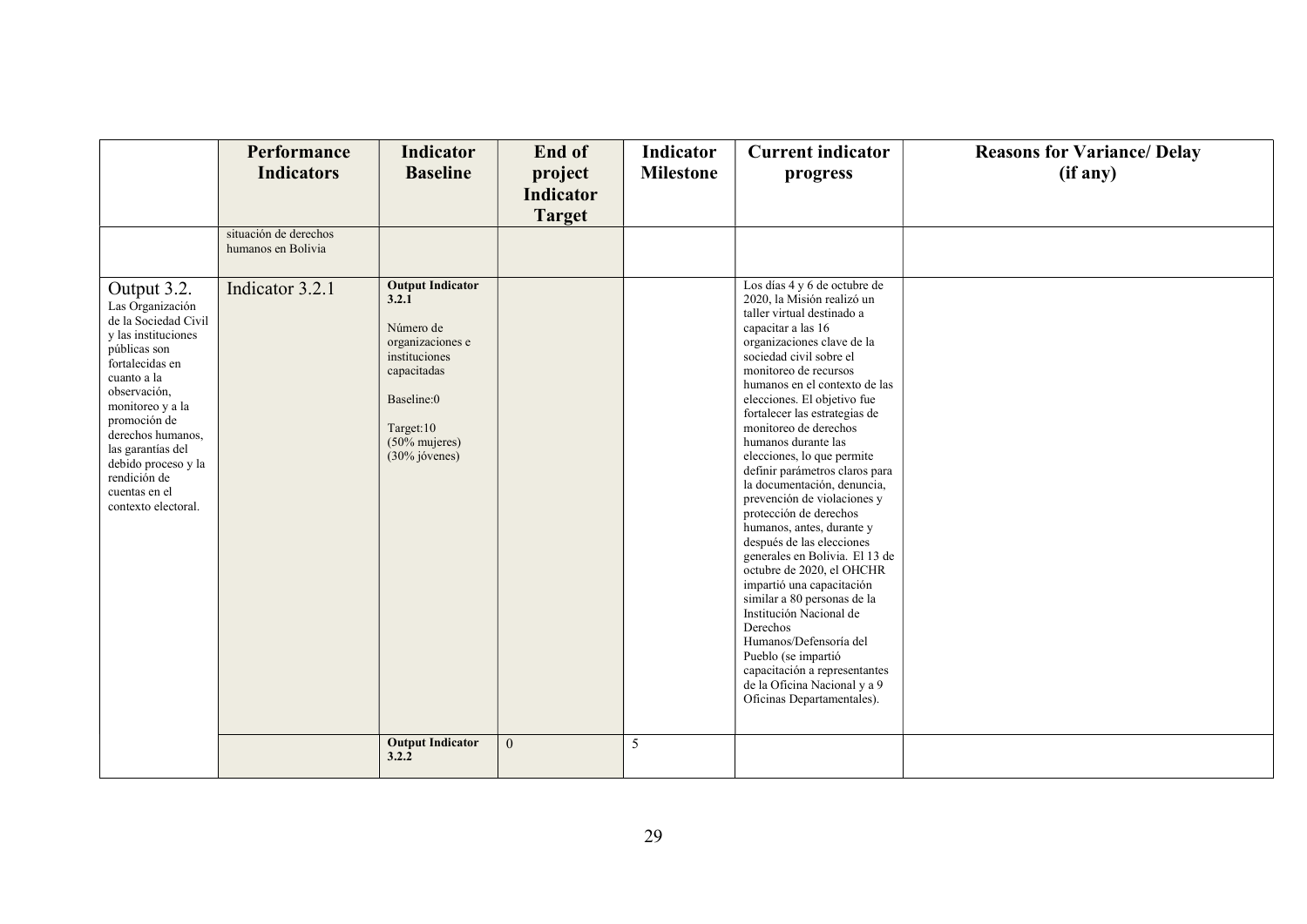|                                                                                                             | Performance<br><b>Indicators</b>                                                                                                                            | <b>Indicator</b><br><b>Baseline</b>                                                                                                                                                                                                | End of<br>project<br><b>Indicator</b><br><b>Target</b>  | <b>Indicator</b><br><b>Milestone</b> | <b>Current indicator</b><br>progress                                                                                                                                                                                                                                                                                                                                                                                                                                                                                                                         | <b>Reasons for Variance/ Delay</b><br>(if any) |
|-------------------------------------------------------------------------------------------------------------|-------------------------------------------------------------------------------------------------------------------------------------------------------------|------------------------------------------------------------------------------------------------------------------------------------------------------------------------------------------------------------------------------------|---------------------------------------------------------|--------------------------------------|--------------------------------------------------------------------------------------------------------------------------------------------------------------------------------------------------------------------------------------------------------------------------------------------------------------------------------------------------------------------------------------------------------------------------------------------------------------------------------------------------------------------------------------------------------------|------------------------------------------------|
|                                                                                                             |                                                                                                                                                             | Número de<br>denuncias<br>presentadas por<br>organizaciones de<br>Sociedad civil a<br>mecanismos de<br>derechos humanos<br>sobre la base del<br>monitoreo<br>realizado.                                                            |                                                         |                                      |                                                                                                                                                                                                                                                                                                                                                                                                                                                                                                                                                              |                                                |
|                                                                                                             | Indicator 3.2.3                                                                                                                                             | Número de<br>organizaciones de<br>Sociedad civil que<br>recibieron un grant<br>para implementar<br>un plan de<br>monitoreo<br>elaborado para el<br>contexto electoral<br>Baseline: NA<br>Target:<br>(50% mujeres)<br>(30% jóvenes) |                                                         |                                      | En el marco del programa de<br>subvenciones del PBF, la<br>Misión recibió y evaluó 11<br>propuestas de subvenciones<br>de organizaciones de la<br>sociedad civil locales y<br>nacionales que realizan<br>actividades de vigilancia de<br>los derechos humanos en el<br>contexto electoral. El proceso<br>de evaluación utilizado por<br>criterios estrictos y<br>competitivos determina las<br>organizaciones beneficiarias.<br>Como resultado, cuatro ONG<br>recibieron subvenciones, con<br>un fuerte componente de<br>derechos LGBTI y de las<br>mujeres. |                                                |
| Output 3.3<br>La aplicación del<br>principio de no<br>discriminación es<br>efectivamente<br>monitoreada por | Indicator 3.3.1<br>Número de casos de<br>violaciones de los derechos<br>de las mujeres y poblaciones<br>indígenas monitoreados en<br>el contexto electoral. | $\mathbf{0}$                                                                                                                                                                                                                       | 10 (60 % casos de<br>mujeres y 30% casos<br>de jóvenes) |                                      |                                                                                                                                                                                                                                                                                                                                                                                                                                                                                                                                                              |                                                |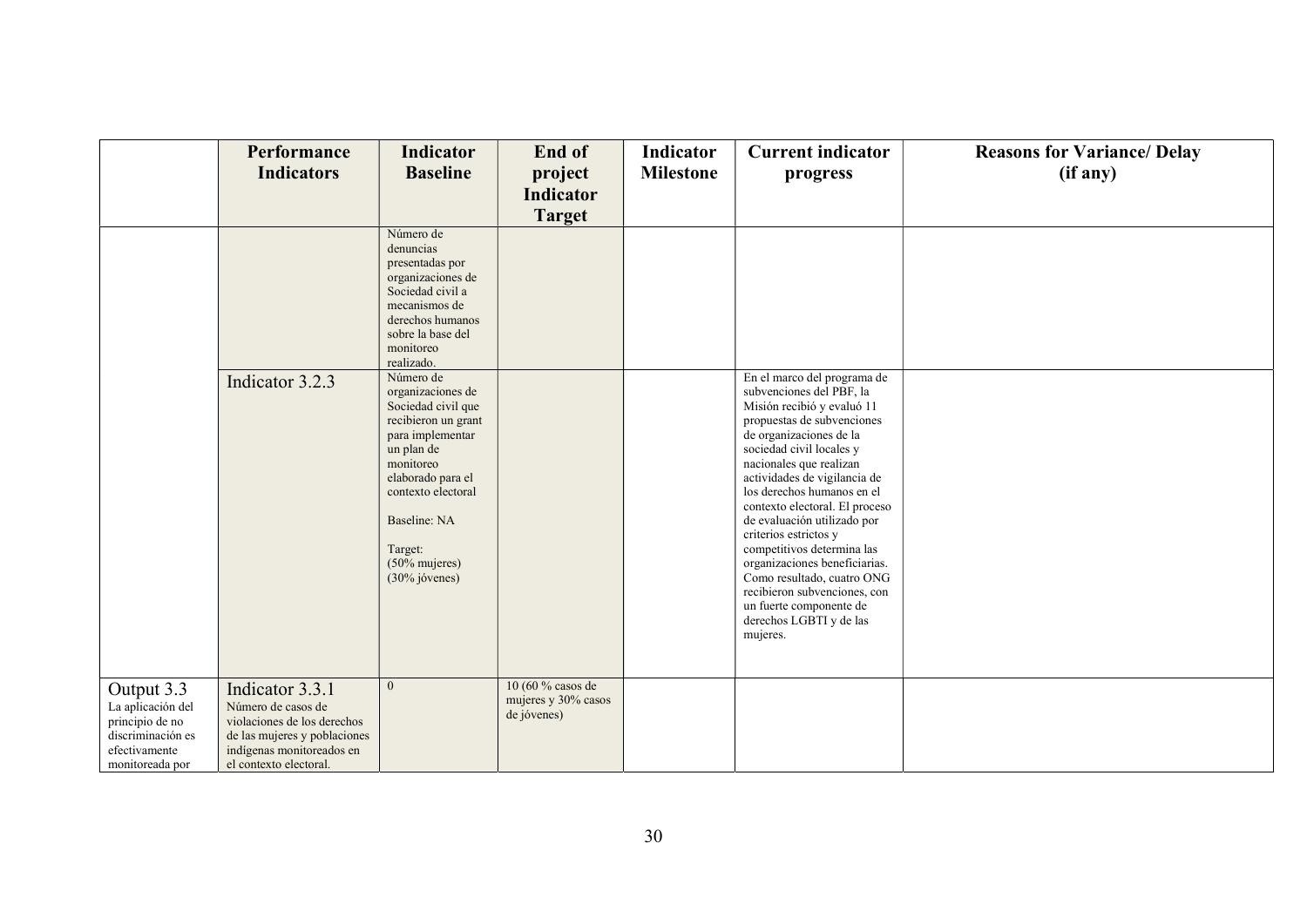|                                                                                                                                          | Performance<br><b>Indicators</b>                                                                                                                                                                                                                                                              | <b>Indicator</b><br><b>Baseline</b> | End of<br>project<br><b>Indicator</b><br><b>Target</b> | <b>Indicator</b><br><b>Milestone</b> | <b>Current indicator</b><br>progress                                                                                                                 | <b>Reasons for Variance/ Delay</b><br>(if any)                                                                                                                                                                                                                                                                                                                                                                                                                                                                                                                                                                                                                                |
|------------------------------------------------------------------------------------------------------------------------------------------|-----------------------------------------------------------------------------------------------------------------------------------------------------------------------------------------------------------------------------------------------------------------------------------------------|-------------------------------------|--------------------------------------------------------|--------------------------------------|------------------------------------------------------------------------------------------------------------------------------------------------------|-------------------------------------------------------------------------------------------------------------------------------------------------------------------------------------------------------------------------------------------------------------------------------------------------------------------------------------------------------------------------------------------------------------------------------------------------------------------------------------------------------------------------------------------------------------------------------------------------------------------------------------------------------------------------------|
| medio del<br>seguimiento de<br>casos de violaciones<br>de derechos<br>humanos con<br>énfasis en género y<br>pueblos indígenas.           | Indicator 3.3.2<br>Número de organizaciones<br>de la sociedad civil e<br>instituciones que reciben<br>capacitaciones sobre<br>monitoreo de derechos<br>humanos con enfoque de<br>género y no discriminación.                                                                                  | $\theta$                            | 8<br>$(50\%$ mujeres)<br>$(30\%$ jóvenes)              |                                      |                                                                                                                                                      |                                                                                                                                                                                                                                                                                                                                                                                                                                                                                                                                                                                                                                                                               |
|                                                                                                                                          | Indicator 3.3.3<br>Número de misiones a<br>terreno para documentar<br>casos de discriminación en<br>el contexto electoral.                                                                                                                                                                    | $\mathbf{0}$                        | 10                                                     |                                      |                                                                                                                                                      |                                                                                                                                                                                                                                                                                                                                                                                                                                                                                                                                                                                                                                                                               |
| Output 3.4<br>Sistema de alerta<br>temprana de los<br>casos de<br>vulneración de<br>derechos políticos<br>de las mujeres<br>establecido. | Indicator 3.4.1<br>Mecanismo de seguimiento<br>y monitoreo de mensajes de<br>odio y discriminación<br>establecido                                                                                                                                                                             | <b>NA</b>                           | 1                                                      | -1                                   | 1 mecanismo interno ha sido<br>desarrollado para monitorear<br>casos de violencia y acoso<br>político antes, durante y<br>después de las elecciones. | Se ha elaborado la propuesta metodológica para el Sistema de Alerta<br>Temprana, se han tenido reuniones con organizaciones de la sociedad<br>civil para la retroinformación de los indicadores identificados, se está<br>creando un sistema web y una aplicación                                                                                                                                                                                                                                                                                                                                                                                                             |
|                                                                                                                                          | Indicator 3.4.2<br>Capacitaciones a<br>organizaciones de mujeres,<br>de derechos humanos,<br>feministas y representantes<br>de la sociedad civil en<br>prevención, monitoreo,<br>seguimiento de los casos de<br>vulneración de derechos de<br>las mujeres en contexto<br>electoral y vocería. | $\theta$                            | 9                                                      |                                      |                                                                                                                                                      | Este proceso de capacitación está orientado tentativamente hacia:<br>Asamblea Legislativa Plurinacional: 500 personas (autoridades<br>titulares, suplentes y equipo asesor); Red de defensoras de los<br>derechos humanos: 100 mujeres; Servicio Plurinacional de la Mujer y<br>La Despatriarcalización: 5 mujeres; Medios de comunicación: 30<br>personas; Sistema de las Naciones Unidas en Bolivia: 30 personas, de<br>las cuales al menos 15 serán mujeres.<br>En el próximo trimestre, 9 mujeres VNU de organizaciones de base en<br>Bolivia serán capacitadas en portavoces, comunicación, negociación,<br>mediación y monitoreo de derechos humanos, acoso y violencia |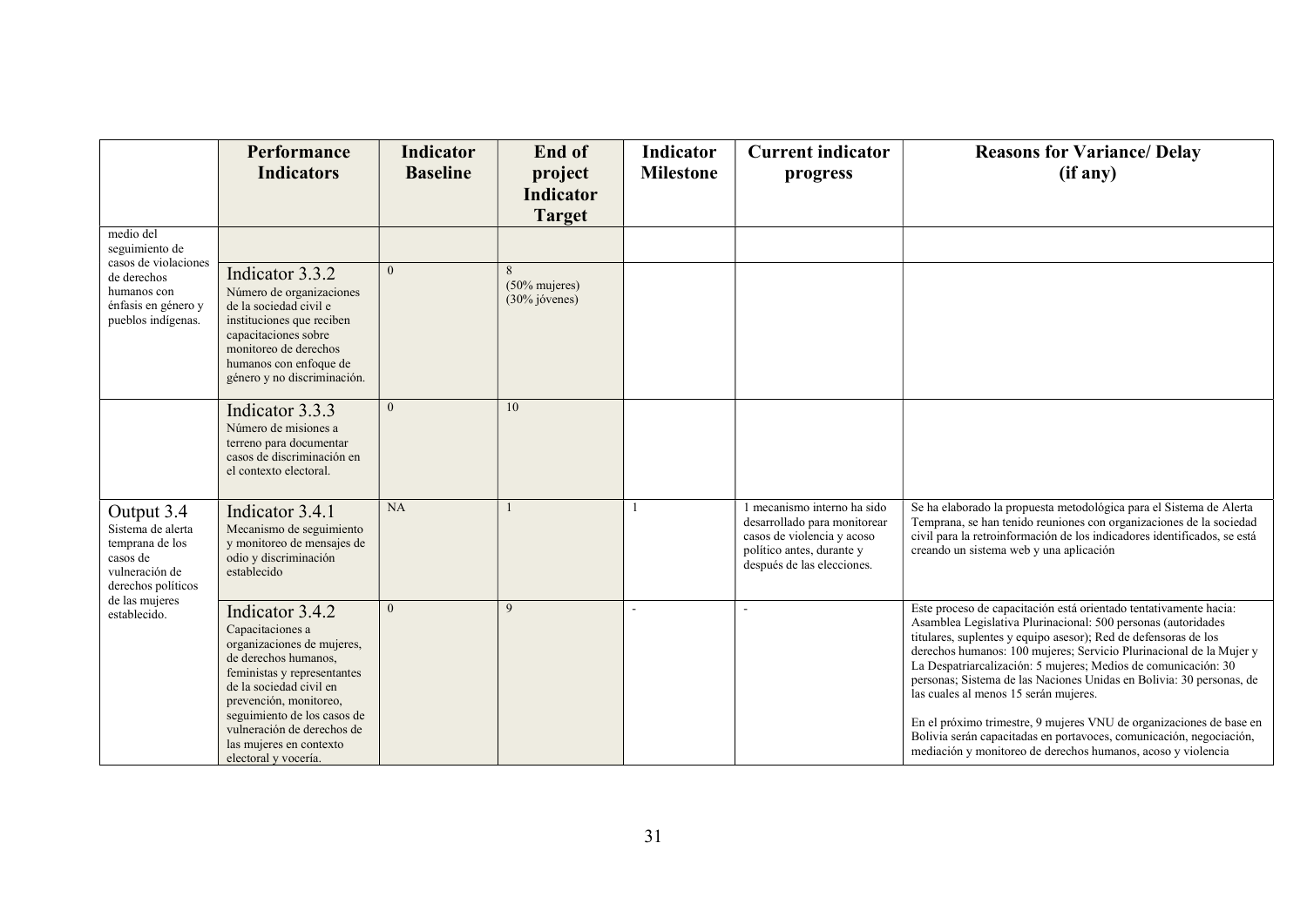|                                                                                                                                                                                                    | <b>Performance</b><br><b>Indicators</b>                                                                                                                                                                                                                                                                                | <b>Indicator</b><br><b>Baseline</b> | End of<br>project<br>Indicator<br><b>Target</b> | <b>Indicator</b><br><b>Milestone</b> | <b>Current indicator</b><br>progress                                                                                                                 | <b>Reasons for Variance/ Delay</b><br>(if any)                                                                                                                                                                                                                                       |
|----------------------------------------------------------------------------------------------------------------------------------------------------------------------------------------------------|------------------------------------------------------------------------------------------------------------------------------------------------------------------------------------------------------------------------------------------------------------------------------------------------------------------------|-------------------------------------|-------------------------------------------------|--------------------------------------|------------------------------------------------------------------------------------------------------------------------------------------------------|--------------------------------------------------------------------------------------------------------------------------------------------------------------------------------------------------------------------------------------------------------------------------------------|
|                                                                                                                                                                                                    |                                                                                                                                                                                                                                                                                                                        |                                     |                                                 |                                      |                                                                                                                                                      | política y alimentarán el Sistema de Alerta Temprana monitoreando<br>conflictos y violaciones de derechos.                                                                                                                                                                           |
|                                                                                                                                                                                                    | Indicator 3.4.3<br>Convenio entre ONU<br>Mujeres y defensoras de<br>derechos humanos,<br>organizaciones de mujeres y<br>organizaciones de la<br>sociedad civil para el<br>establecimiento de una<br>alianza para prevenir y<br>monitorear vulneraciones de<br>los derechos de las mujeres<br>en el contexto electoral. | NA                                  |                                                 |                                      | 1 Acuerdo de colaboración<br>con la Coordinadora de la<br>Mujer                                                                                      | Se están elaborando otros acuerdos.                                                                                                                                                                                                                                                  |
| Output 3.5<br>Mecanismo de<br>monitoreo y<br>seguimiento para el<br>respeto de los<br>derechos de las<br>mujeres en las<br>propuestas de los<br>partidos políticos<br>establecido y<br>funcionando | Output Indicator<br>3.5.1<br>Mecanismo de monitoreo y<br>seguimiento diseñado e<br>implementado                                                                                                                                                                                                                        | NA                                  |                                                 |                                      | 1 mecanismo interno ha sido<br>desarrollado para monitorear<br>casos de violencia y acoso<br>político antes, durante y<br>después de las elecciones. | También se llevó a cabo una matriz que monitorea las propuestas<br>políticas para las elecciones nacionales.                                                                                                                                                                         |
|                                                                                                                                                                                                    | Output Indicator<br>3.5.2<br>Estrategia de comunicación<br>diseñada e implementada                                                                                                                                                                                                                                     | NA                                  |                                                 |                                      |                                                                                                                                                      | La propuesta de estrategia de comunicación se presentó por primera<br>vez el 22 de abril, pero aún está en proceso de ser validada por el<br>equipo de comunicación. Además, se está llevando a cabo un proceso<br>de acuerdo a largo plazo para aplicar y difundir esta estrategia. |
|                                                                                                                                                                                                    | Output Indicator<br>3.5.3<br>Número de publicaciones<br>desarrolladas                                                                                                                                                                                                                                                  | NA                                  | 1/mes                                           | 10                                   | 6 videos de jóvenes como<br>agentes de cambio por la paz<br>y la igualdad.<br>Además, se realizaron otros 4<br>videos, visibilizando a los           | https://www.facebook.com/onumujeresbolivia/videos/2848497666757<br>https://www.facebook.com/onumujeresbolivia/videos/3265687424311<br>24                                                                                                                                             |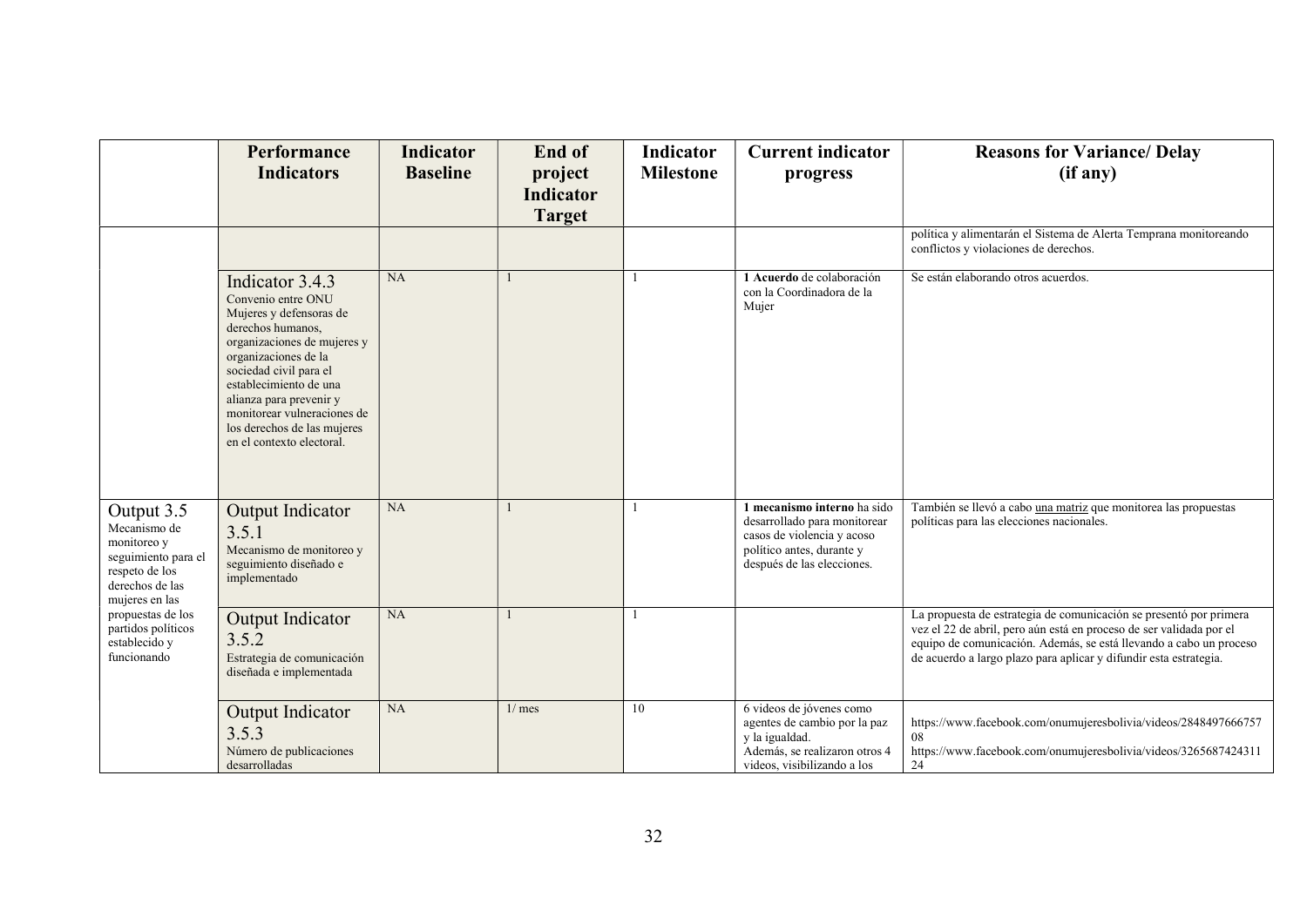|                                                                                                                               | Performance<br><b>Indicators</b>                                                                                                    | <b>Indicator</b><br><b>Baseline</b> | End of                      | <b>Indicator</b><br><b>Milestone</b> | <b>Current indicator</b>                                                                                                                                                       | <b>Reasons for Variance/ Delay</b><br>(if any)                                                                                                                                                                                                                                                                                                                                                                                                                                                                                                                                                                              |
|-------------------------------------------------------------------------------------------------------------------------------|-------------------------------------------------------------------------------------------------------------------------------------|-------------------------------------|-----------------------------|--------------------------------------|--------------------------------------------------------------------------------------------------------------------------------------------------------------------------------|-----------------------------------------------------------------------------------------------------------------------------------------------------------------------------------------------------------------------------------------------------------------------------------------------------------------------------------------------------------------------------------------------------------------------------------------------------------------------------------------------------------------------------------------------------------------------------------------------------------------------------|
|                                                                                                                               |                                                                                                                                     |                                     | project<br><b>Indicator</b> |                                      | progress                                                                                                                                                                       |                                                                                                                                                                                                                                                                                                                                                                                                                                                                                                                                                                                                                             |
|                                                                                                                               |                                                                                                                                     |                                     | <b>Target</b>               |                                      |                                                                                                                                                                                |                                                                                                                                                                                                                                                                                                                                                                                                                                                                                                                                                                                                                             |
|                                                                                                                               |                                                                                                                                     |                                     |                             |                                      | jóvenes en sus iniciativas por<br>los derechos humanos, la<br>igualdad de género, la<br>protección del medio<br>ambiente y la paz.<br>En total, 10 vídeos.                     | https://www.facebook.com/onumujeresbolivia/videos/1759722212060<br>51<br>https://www.facebook.com/onumujeresbolivia/videos/1876227299801<br>50<br>https://www.facebook.com/watch/?v=541815700532187<br>https://www.facebook.com/onumujeresbolivia/videos/1047401759123<br>https://www.facebook.com/onumujeresbolivia/videos/3197553531500<br>https://www.facebook.com/onumujeresbolivia/videos/1654016344798<br>https://www.facebook.com/onumujeresbolivia/videos/1831301636549<br>https://www.facebook.com/onumujeresbolivia/videos/1979642818922<br>https://www.facebook.com/onumujeresbolivia/videos/3085531439860<br>66 |
| <b>Outcome 4</b><br>La gestión,<br>monitoreo y<br>evaluación, asesoría<br>(política, económica<br>y social) y las<br>acciones | Indicator 4.1<br>Lineamientos y<br>procedimientos del Fondo<br>de Construcción de Paz<br>(PBF), son aplicados de<br>manera efectiva | $\mathbf{0}$                        | Informe anual               |                                      | Se ha compartido las<br>normativas y las<br>comunicaciones con todas<br>las Agencias participantes<br>y se ha preparado de<br>forma conjunta el Informe<br>Anual del Programa. |                                                                                                                                                                                                                                                                                                                                                                                                                                                                                                                                                                                                                             |
| comunicacionales<br>del Proyecto<br>garantizan la<br>implementación del<br>Proyecto en tiempo<br>y forma.                     | Indicator 4.2<br>Estrategia de Comunicación<br>para el Proyecto<br>desarrollada e<br>implementada.                                  | N/A                                 |                             |                                      |                                                                                                                                                                                | Durante el primer semestre de 2021, la Unidad de Análisis definió que<br>el proyecto asumirá un bajo perfil mediático con actividades de<br>comunicación ocasionales debido a la situación política y de salud en<br>el país.                                                                                                                                                                                                                                                                                                                                                                                               |
| Output 4.1<br>Sistema de gestión,<br>información,<br>reporte y monitoreo<br>del Proyecto<br>operando.                         | Indicator 4.1.1<br>Sistema de gestión e<br>implementación<br>acompañando los 3<br>Componentes del Proyecto<br>en funcionamiento.    | $\mathbf{0}$                        |                             |                                      | En primer trimestre del año<br>2021 se han llevado a cabo<br>distintas reuniones sobre<br>mecanismos de gestión y<br>gobernanza.                                               |                                                                                                                                                                                                                                                                                                                                                                                                                                                                                                                                                                                                                             |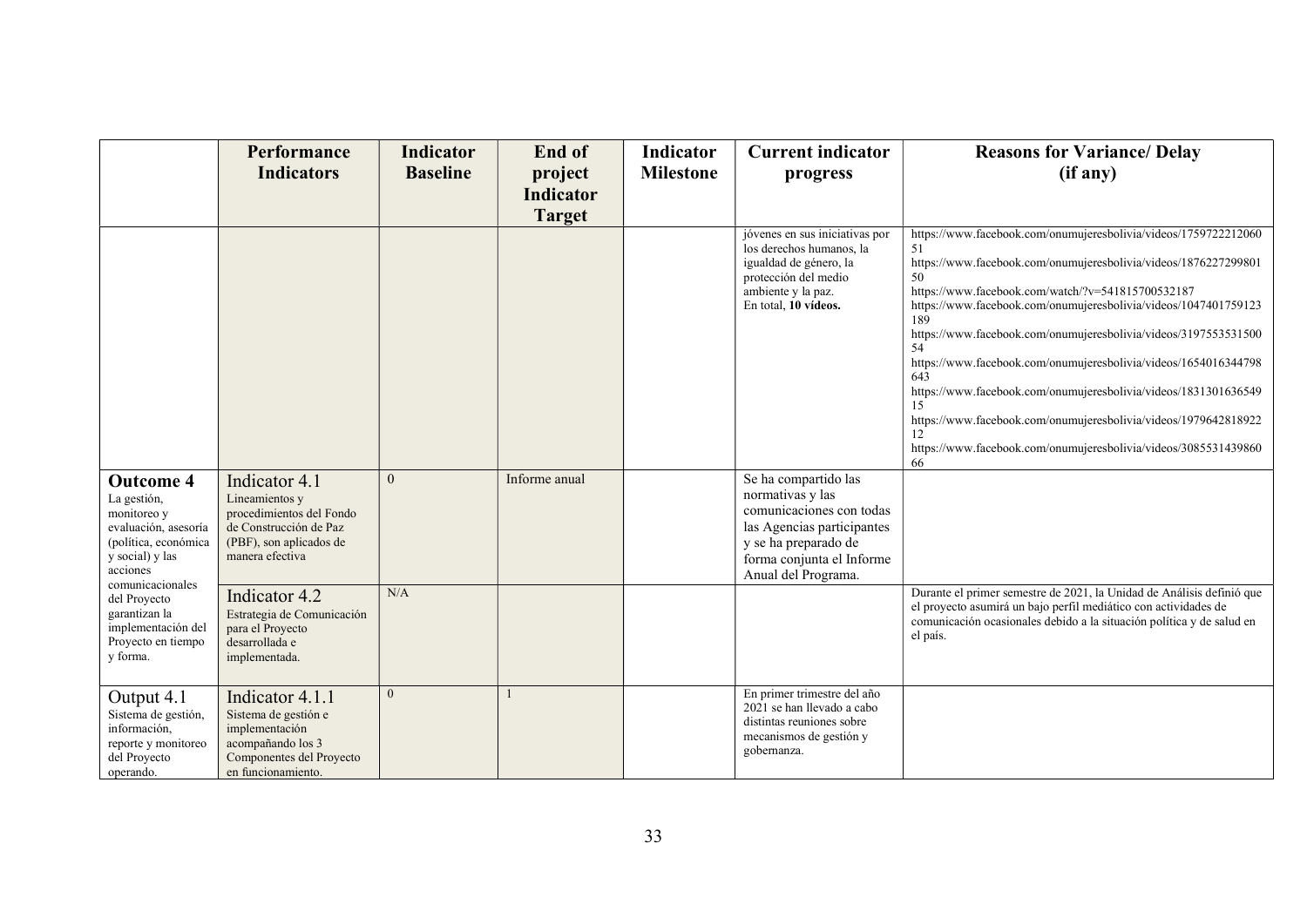|                                                                         | Performance                                                                                                                                        | <b>Indicator</b> | End of                                                                   | <b>Indicator</b>                                              | <b>Current indicator</b>                                                                                                                                                                                  | <b>Reasons for Variance/ Delay</b>                                                                                                                                                                                                                                                                                                                                                          |
|-------------------------------------------------------------------------|----------------------------------------------------------------------------------------------------------------------------------------------------|------------------|--------------------------------------------------------------------------|---------------------------------------------------------------|-----------------------------------------------------------------------------------------------------------------------------------------------------------------------------------------------------------|---------------------------------------------------------------------------------------------------------------------------------------------------------------------------------------------------------------------------------------------------------------------------------------------------------------------------------------------------------------------------------------------|
|                                                                         | <b>Indicators</b>                                                                                                                                  | <b>Baseline</b>  | project                                                                  | <b>Milestone</b>                                              | progress                                                                                                                                                                                                  | (if any)                                                                                                                                                                                                                                                                                                                                                                                    |
|                                                                         |                                                                                                                                                    |                  | Indicator                                                                |                                                               |                                                                                                                                                                                                           |                                                                                                                                                                                                                                                                                                                                                                                             |
|                                                                         |                                                                                                                                                    |                  | <b>Target</b>                                                            |                                                               | En el mes de febrero de 2021                                                                                                                                                                              |                                                                                                                                                                                                                                                                                                                                                                                             |
|                                                                         |                                                                                                                                                    |                  |                                                                          |                                                               | se ha llevado un Taller de<br>intercambio sobre el sistema<br>de gestión y gobernanza con<br>la participación de las<br>Agencias participantes y los y<br>las colegas del Equipo de<br>Iniciativa de Paz. |                                                                                                                                                                                                                                                                                                                                                                                             |
|                                                                         |                                                                                                                                                    |                  |                                                                          |                                                               | Se han sostenido reuniones de<br>coordinación del Equipo de<br>Iniciativa regularmente, es<br>decir de forma semanal o en<br>su defecto quincenal durante<br>toda la duración del<br>Programa.            |                                                                                                                                                                                                                                                                                                                                                                                             |
|                                                                         | Indicator 4.1.2<br>Sistema de Reporte y<br>Monitoreo en<br>funcionamiento, y<br>Evaluación Externa<br>conducida en la etapa final<br>del Proyecto. |                  |                                                                          |                                                               |                                                                                                                                                                                                           |                                                                                                                                                                                                                                                                                                                                                                                             |
|                                                                         | Indicator 4.1.3<br>Lineamientos<br>comunicacionales<br>desarrollados para los 3<br>Componentes del Proyecto.                                       | N/A              |                                                                          |                                                               |                                                                                                                                                                                                           | Debido al bajo perfil mediático asumido por el proyecto, el equipo de<br>comunicaciones se coordinó estrechamente sobre la base de las<br>siguientes directrices: 1) apoyo a la promoción y registro del proceso<br>electoral, 2) promoción de los derechos humanos con especial atención<br>a la igualdad de género, y 3) promoción y visibilidad de los esfuerzos<br>de diálogo nacional. |
| Output 4.2<br>Sistema de<br>monitoreo de la<br>coyuntura<br>establecido | Indicator 4.2.1<br>Número de informes de<br>coyuntura producidos, que<br>contemplen los insumos<br>recogidos de las encuestas                      | NA               | Unidad de análisis de<br>monitoreo<br>establecida y en<br>funcionamiento | Unidad en<br>funcionamiento y<br>con entregas<br>mensuales de | Dos productos de análisis de<br>coyuntura (PPT) presentados<br>al grupo de iniciativa de paz<br>en los meses de junio y julio.                                                                            | Las presentaciones de análisis de coyuntura se establecieron con la<br>periodicidad mensual desde el mes de junio de 2021.                                                                                                                                                                                                                                                                  |